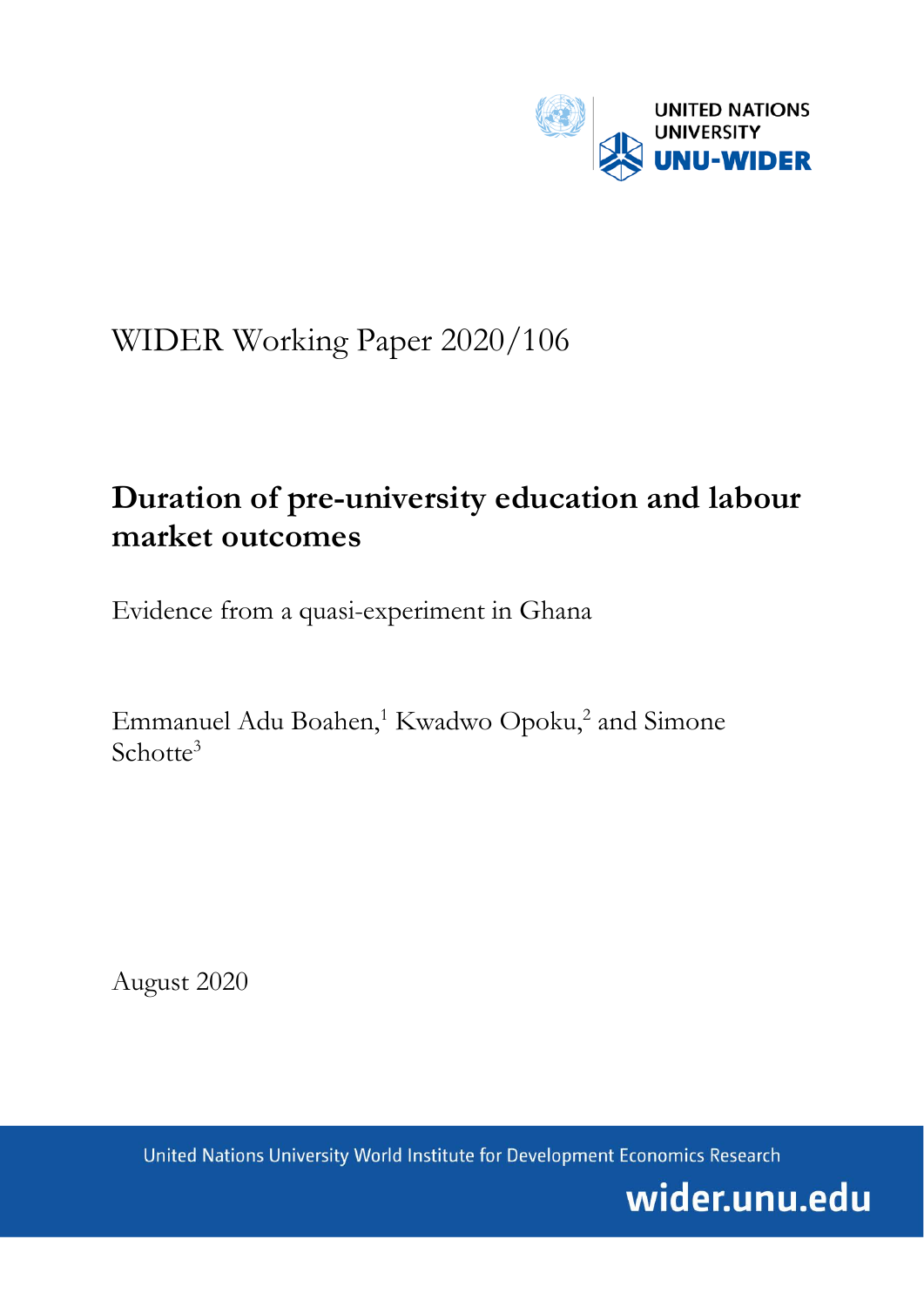**Abstract:** This paper provides new evidence on the causal effect of shortening the duration of pre-university education on long-term labour market outcomes in Ghana. We use the education reform of 1987 as a natural experiment, which reduced the years of education prior to university from 17 to 12 years. Our identification strategy uses a regression discontinuity design, taking advantage of the situation that pre- and post-reform birth cohorts entered the labour market around the same time, thus facing similar conditions. Our results indicate that the drastic cut in the duration of pre-tertiary education improved the labour market success of treated cohorts. However, this is driven by a 'quantity' effect: the shorter course duration reduced the direct and indirect costs of acquiring post-primary education and allowed more students to enrol, which provided access to better job opportunities. On aggregate, this has dominated the negative effect on education 'quality'.

**Key words:** years of education, labour market outcomes, regression discontinuity, Ghana

**JEL classification:** D04, I28, J21

Copyright © UNU-WIDER 2020

Information and requests: publications@wider.unu.edu

ISSN 1798-7237 ISBN 978-92-9256-863-4

<https://doi.org/10.35188/UNU-WIDER/2020/863-4>

Typescript prepared by Lesley Ellen.

The Institute is funded through income from an endowment fund with additional contributions to its work programme from Finland, Sweden, and the United Kingdom as well as earmarked contributions for specific projects from a variety of donors.

Katajanokanlaituri 6 B, 00160 Helsinki, Finland

The views expressed in this paper are those of the author(s), and do not necessarily reflect the views of the Institute or the United Nations University, nor the programme/project donors.

<sup>1</sup>University of Energy and Natural Resources, Sunyani, Ghana, corresponding author email [emmanuel.boahen@uenr.edu.gh;](file://hq-hel-fs01/group/PUBLI/WORKING%20PAPERS/3%20WPs%20returned%20to%20be%20read%20and%20numbered/emmanuel.boahen@uenr.edu.gh) 2University of Ghana, Accra, Ghana; 3UNU-WIDER, Helsinki, Finland.

This study has been prepared within the UNU-WIDER projec[t Transforming informal work and livelihoods.](https://www.wider.unu.edu/node/187589)

United Nations University World Institute for Development Economics Research provides economic analysis and policy advice with the aim of promoting sustainable and equitable development. The Institute began operations in 1985 in Helsinki, Finland, as the first research and training centre of the United Nations University. Today it is a unique blend of think tank, research institute, and UN agency—providing a range of services from policy advice to governments as well as freely available original research.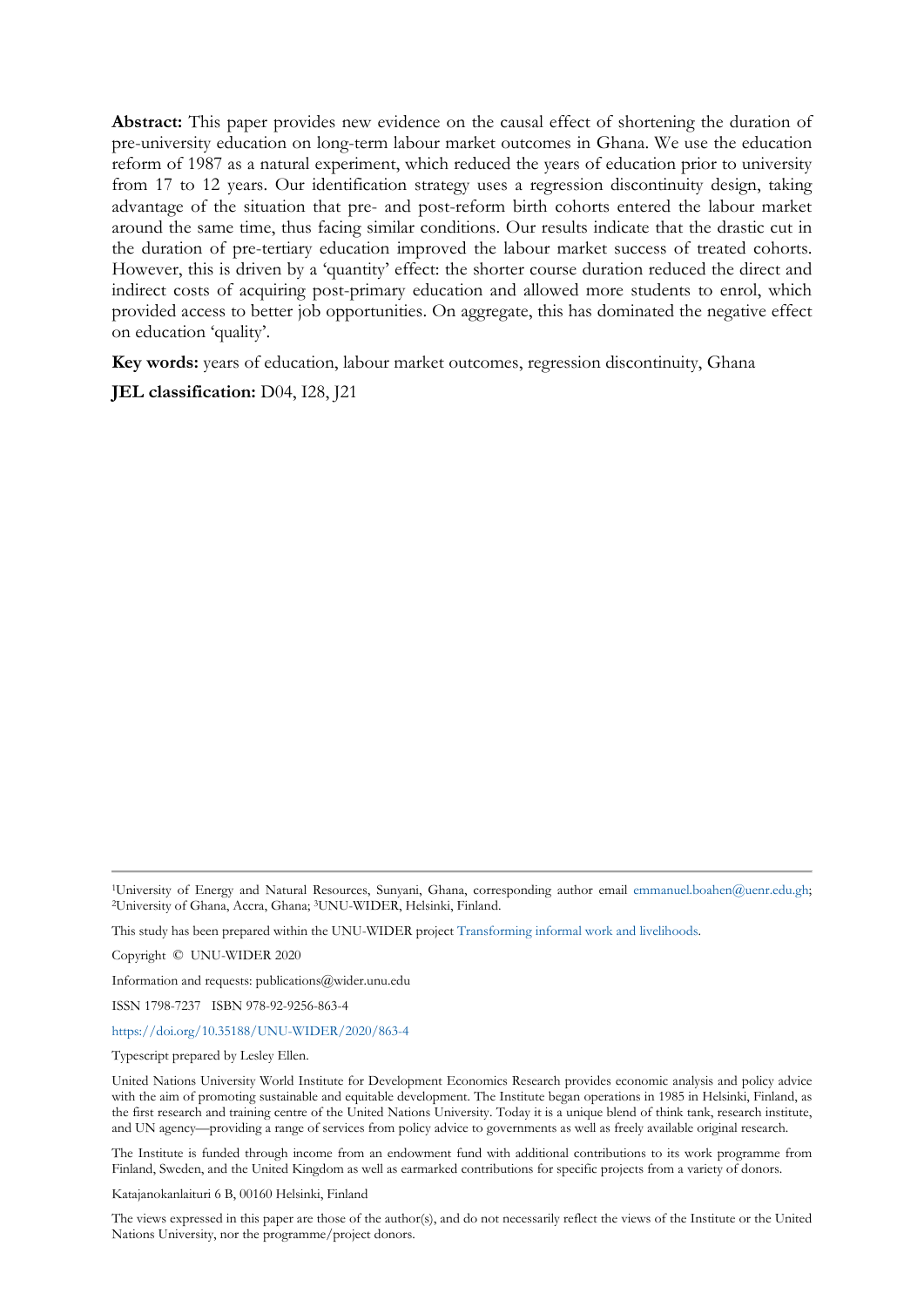## **1 Introduction**

Recognizing the pivotal role of education in alleviating poverty and fostering economic development (see, inter alia, Becker 1993; Duflo et al. 2017; Kuepié and Nordman 2016), improving access and quality of education has become a key component of government strategies for inclusive growth. In most developing countries, however, education is still not accessible to all due to the direct and indirect costs of attendance. In addition to the costs of tuition fees, transportation, books, and supplies, among others, these include the opportunity costs of time spent in education instead of working.

In deciding the optimal duration of schooling, researchers and policy makers are thus confronted with a trade-off. On the one hand, labour market productivity increases with high-quality education which provides enough time for students to properly understand the theories, concepts, and their applications to the world of work (Becker 1993; Mincer 1991). Students from disadvantaged backgrounds, in particular, may require extra time to catch up and may struggle if curricula are heavily compressed. On the other hand, early participation in the labour market is considered a more efficient means of using youth's human capital and the resulting longer working life increases a country's labour force and therefore helps to facilitate economic growth (Meyer et al. 2019). Also, having a shorter duration of education programmes may free resources, allowing larger numbers of students to be admitted and/or class sizes to be reduced. Furthermore, given the opportunity costs of education, reducing the number of years of schooling to complete a course may reduce dropouts and increase completion rates among economically disadvantaged students. The optimal duration will be determined by the interplay of these opposing effects.

Against these considerations, our paper provides new evidence on the effect of shortening the duration of pre-university education on long-term labour market outcomes in Ghana. To identify the causal relationship, we exploit the education reform of 1987 as a natural experiment in which the nationwide restructuring of basic and secondary schooling drastically decreased the duration of pre-tertiary education from 17 to 12 years. Our analysis adopts a fuzzy regression discontinuity design which takes advantage of the situation whereby the old and the new education systems coexisted during the transition period after the reform. This means that older cohorts, who had enrolled in post-primary education before 1987 and continued their studies under the old system, were graduating at the same time as younger cohorts, who had entered post-primary education in 1987 or later and completed their studies in a shorter time under the new system. Using the 2010 Ghana Population and Housing Census (GPHC) collected by the Ghana Statistical Service (2011), we exploit the reform-induced variation in the duration of pre-university education across different birth cohorts who entered the labour market around the same time—thus facing the same macroeconomic environment and labour market conditions—to estimate the long-term impact on labour force participation and quality of employment.

Most of the existing research in the area relies on case studies of recent reductions in the years of secondary education in Germany and Canada (see, inter alia, Büttner and Thomsen 2015; Krashinsky 2014; Meyer and Thomsen 2016; Thomsen 2015). However, their findings are unlikely to be readily applicable to developing country contexts, where evidence remains scarce. To our knowledge, this paper presents the first study that investigates the long-term effect of a reduction in the duration of pre-university education in the context of sub-Saharan Africa (SSA). While several previous studies investigate the effect of extending access to secondary schooling on labour market outcomes in SSA (see, inter alia, Duflo et al. 2017; Knight and Sabot 1990; Oyelere 2010; Ozier 2016), we are only aware of one study that assesses the link between secondary school duration and labour market outcomes (see Abekah-Nkrumah et al. 2019). However, in their study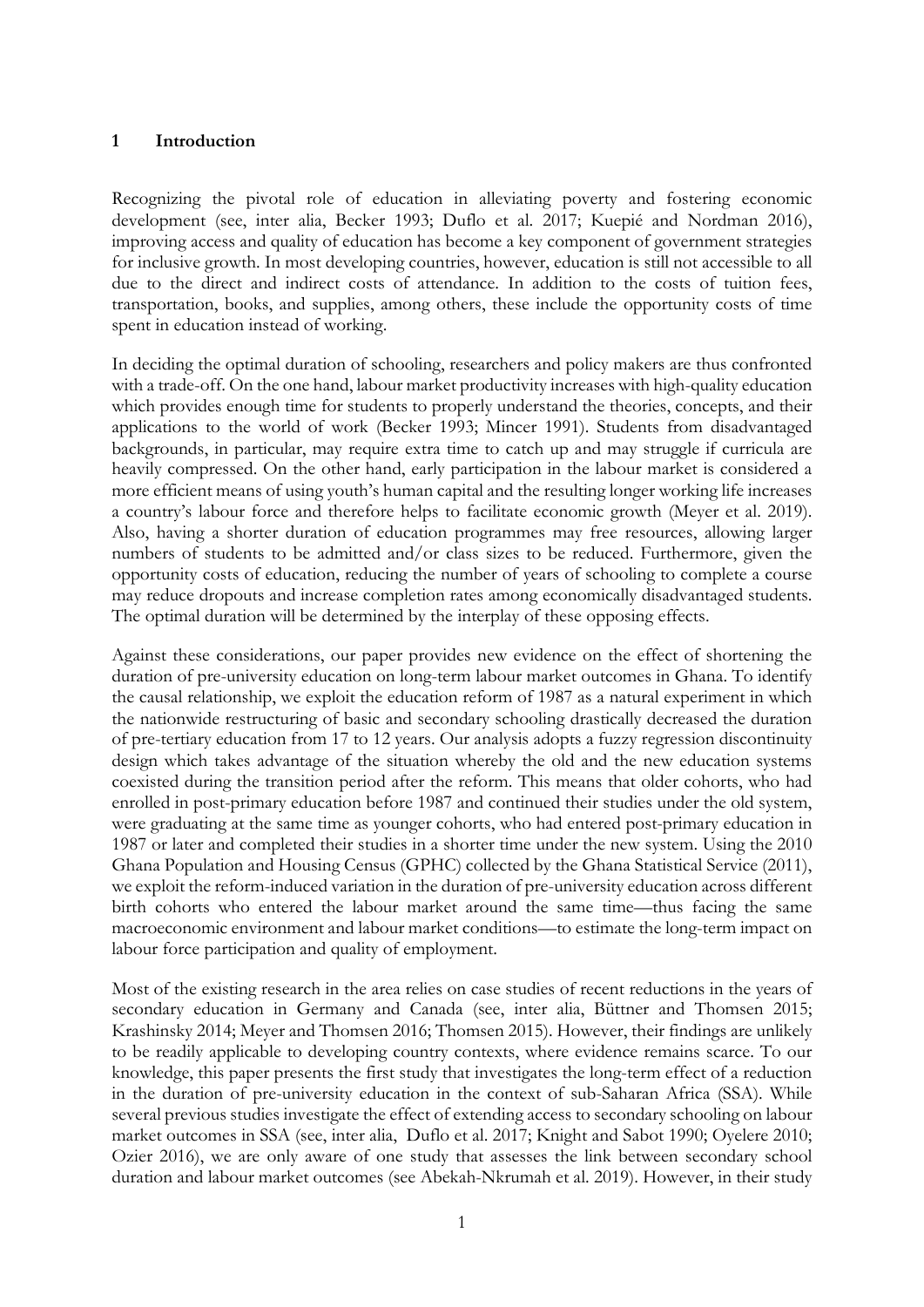on Ghana, Abekah-Nkrumah et al. (2019) focus on a later reform that extended senior high school by one year and estimate the effect on early labour market outcomes of recent graduates. The reform, introduced in 2007, was reversed just three years after implementation, reverting to the system that had been in place since the 1987 reform under study here.

Our results point to a quantity–quality trade-off in education in response to the drastic cut in the duration of pre-tertiary schooling in Ghana. On the one hand, our findings indicate that the reform increased access to secondary education by 15.5 percentage points and access to tertiary education by 5.1 percentage points, reflecting a general increase in access to higher education. While we find no significant effect on rates of labour force participation, our main findings suggest that the reform increased the average chances of working in the formal sector and working as an employee by 8.2 and 7.8 percentage points, respectively. On the other hand, when comparing the labour market outcomes of graduates who completed the same level of education under the pre- versus post-reform system, we find that post-reform graduates fare worse in terms of education quality (they have a 3 to 5 percentage point lower likelihood of being able to read both English and any of the Ghanaian languages) and have lower chances of being employed in the formal sector or as paid employees at all the levels of education affected by the reform. This suggests that the positive impact on average labour market outcomes is mainly driven by a 'quantity' effect. Due to the reform, completion rates for secondary and tertiary schooling increased, which allowed more students to gain access to better jobs. On aggregate, this has dominated the negative effect on education 'quality'.

The remainder of the paper is organized as follows. Section 2 explains the changes in the education system induced by the 1987 reform and discusses expected labour market effects from a theoretical perspective. Section 3 describes the sources of data, defines key variables, and shows some relevant descriptive statistics. Section 4 presents the empirical framework, identification strategy, and internal validity checks. Section 5 discusses the empirical findings, assesses potential transmission mechanisms, and provides robustness checks. Section 6 concludes.

## **2 Educational reform and transmission mechanisms**

## **2.1 Restructuring of the education system under the 1987 reform**

Immediately after independence, Ghana initiated the Accelerated Development Plan for Education. Under the initiative, the existing six years of primary education were made free, there was a massive increase in the construction of primary and middle schools, and teacher training was expanded (Boahen and Yamauchi 2018).

However, a succession of military and civilian governments after 1966 mismanaged the economy, which led to a smaller budget allocation to the education sector. Primary school enrolment started a downward trend, whereas dropout rates were rising. To address the situation, a committee was set up in 1973 to review the existing educational structure and provide recommendations for reform. The existing structure of pre-tertiary education at the time comprised ten years of basic education, divided into six years of primary school and four years of middle school. While some tertiary education institutions, such as teacher training colleges and polytechnics, were accessible after five years of secondary schooling (O-levels), entry into university demanded an additional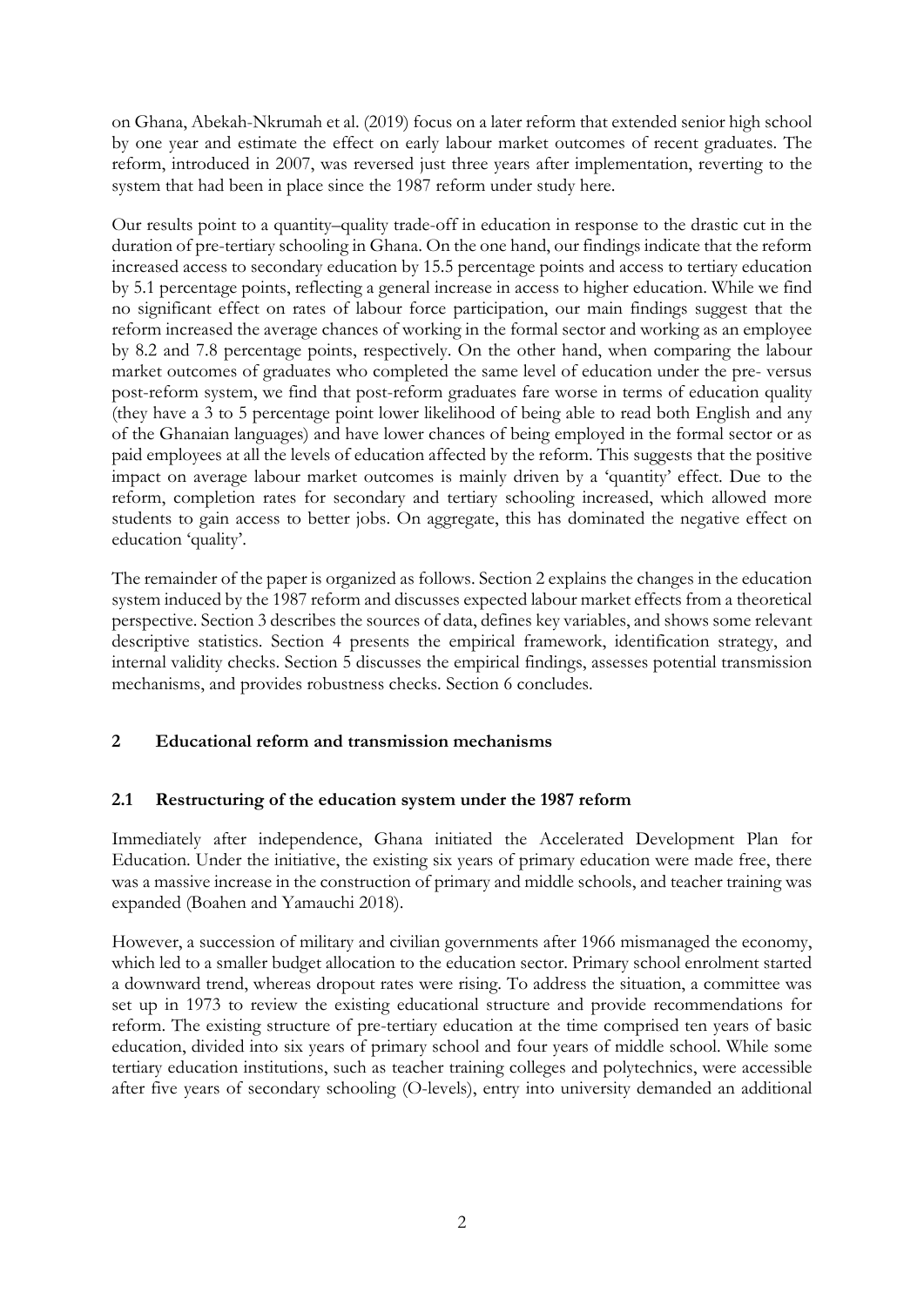two years of upper-secondary education (A-levels).<sup>[1](#page-4-0)</sup> This means that pre-tertiary education at the time was 17 years for university entrants and 15 years for other forms of tertiary education.

In 1987, the New Educational Reform Programme (NERP) was introduced with the aims of averting the falling trend in enrolment, freeing resources to improve both access and quality of pre-tertiary education, and allowing more children to complete at least basic education (Osei 2004).

There were two major policies in the 1987 reform:

- First, the reform reduced pre-tertiary education from 17 years to 12 years. Specifically, the old pre-tertiary education structure of 6-4-7 (six years of primary school, four years of middle school, and seven years of secondary school, including two years pre-university) $^{2}$  $^{2}$  $^{2}$ was replaced by a 6-3-3 structure, consisting of six years of primary school, three years of junior secondary school (JSS), replacing the old middle schools, and three years of senior secondary school (SSS), while lengthening the school year.<sup>[3](#page-4-2)</sup> Figure 1 provides an illustration of Ghana's educational system prior to and post the 1987 reform.
- Second, the 1987 reform introduced vocational and technical subjects into the basic education curriculum. Prior to the 1987 reform, only academic subjects were taught at both primary and middle schools within the country. The new curriculum placed greater emphasis on practical skills to prepare students for a wider range of future activities and to stimulate students' interest in technical and vocational education and training.<sup>[4](#page-4-3)</sup> Similarly, the upper-secondary school curriculum was also revised and students were allowed to choose their areas of specialization right from the first year.

<span id="page-4-0"></span><sup>1</sup> Prior to the reform, students were assessed at the end of the fifth year of secondary education through a nationwide examination referred to as the General Certificate Examination Ordinary Level (commonly known in the country as GCE O-level). The most successful students in the GCE O-level exams proceeded to the final two years of secondary education. The certificate, acquired after passing the nationwide exam at the end of the last two years of secondary education, could be used to enter university. The less-successful students at the GCE O-level exams used their certificate to enter any of the training colleges or polytechnics, and those who were not able to pass the exams used it to search for jobs.

<span id="page-4-1"></span><sup>&</sup>lt;sup>2</sup> Prior to the reform, children from wealthier households tended to attend private primary schools for the first six years (there were only 145 of these so-called international schools versus 9,424 public primary schools by 1987). These were better endowed, and thus students were more likely to skip the middle-school years entirely and directly take the secondary school entrance exam. While legally possible, this option was only available to a minority of students who could afford private tuition or costly preparatory schools geared towards passing the entrance examinations. Most students within the public system completed eight to ten years (or more in case of repetition) of basic education before attempting the secondary school entrance exam. For example, in 1985, 30 per cent of all students entering secondary school came from private primary schools, while most of the remainder had completed the fourth year of middle school. The majority thus went through the 6-4-7 system, completing a total of 17 years of pre-university education (World Bank 2004). The 1987 reform made it mandatory for every Ghanaian child to have nine years of basic education.

<span id="page-4-2"></span><sup>3</sup> For an extensive review of Ghanaian education reforms prior to 1987, see Akyeampong (2002), Akyeampong et al. (2007), Boahen and Yamauchi (2018) and Keichi and Nishimura (2015).

<span id="page-4-3"></span><sup>4</sup> The reform mandated every student in JSS to study technical skills and technical drawing (including metal work, block/brick work, woodwork, and plastic designing) and also to select two or three prevocational subjects out of 12 options (including graphic design, picture making, textiles, basketry, bead making, sculpture, sewing, paper craft, catering, leatherwork, gourd and calabash work, and pottery and ceramics). There were 25 periods in a week, of which three were assigned to pre-technical and pre-vocational subjects (Akyeampong 2002).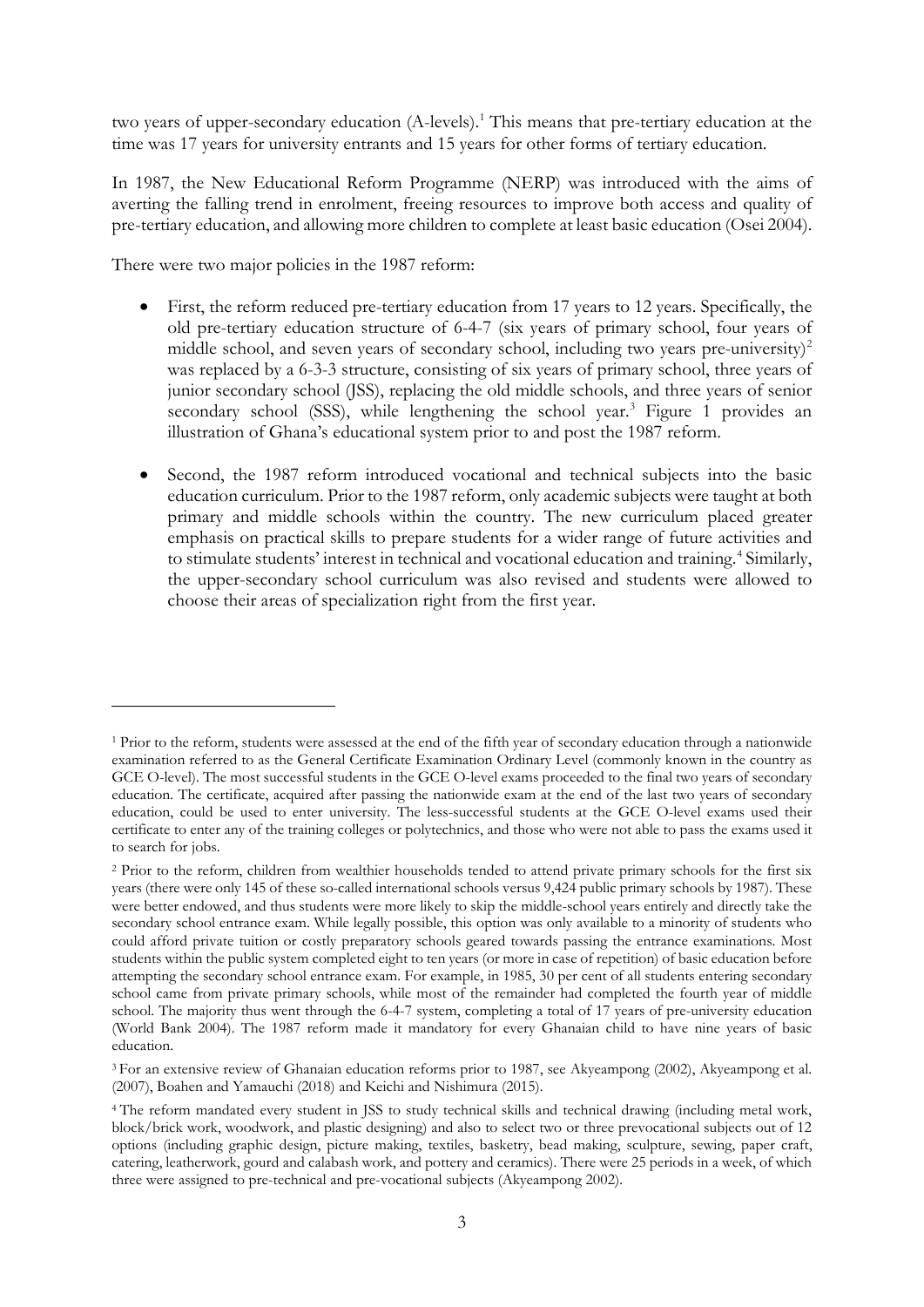Figure 1: Educational structure prior to and post 1987 reform

|                    | <b>Basic Education</b>                  |                         | <b>Secondary Education</b>             | <b>Tertiary Education</b> |  |
|--------------------|-----------------------------------------|-------------------------|----------------------------------------|---------------------------|--|
|                    | 6 years                                 | 3 years                 | 3 years                                | 4 years                   |  |
| <b>New System:</b> | Primary                                 | <b>Junior Secondary</b> | <b>Senior Secondary</b>                | Univ. Undergrad.          |  |
| Educational        | 5<br>$\overline{2}$<br>6<br>3<br>1<br>4 | 7<br>8<br>$\mathbf{9}$  | 10<br>11<br>12                         |                           |  |
| structure          |                                         |                         | 3 years                                | 3 years                   |  |
| <b>POST 1987</b>   |                                         |                         | <b>Technical or</b>                    | Other tertiary            |  |
| reform             |                                         |                         | <b>Vocational training</b>             | <b>Training colleges</b>  |  |
|                    |                                         |                         | Technical inst.                        | & Polytechnics            |  |
|                    |                                         |                         |                                        |                           |  |
|                    | 6 years                                 | 4 years                 | 5 years<br>2 years                     | 3 years                   |  |
| Old System:        | Primary                                 | Middle School           | Sec. O-level<br>Sec. A-level           | Univ. Undergrad.          |  |
| <b>Educational</b> | 5<br>6<br>$\overline{a}$<br>з<br>4      | 7<br>10<br>9<br>8       | 15<br>11<br>12<br>13<br>14<br>16<br>17 |                           |  |
| structure          |                                         |                         |                                        | 3 years                   |  |
| <b>PRIOR 1987</b>  |                                         |                         |                                        | Other tertiary            |  |
| reform             |                                         |                         |                                        | <b>Training colleges</b>  |  |
|                    |                                         |                         |                                        | & Polytechnics            |  |

Source: authors' graphical illustration.

Table 1 shows the implementation of the post-reform educational structure. The restructuring was phased in from 1987 to 1994. The last cohort of middle-school students was admitted in 1986/87, prior to the reform. These students graduated four years later in 1989/90, when the middle schools ceased to exist. Meanwhile, in 1987/88, the first JSS cohort was admitted, which, after three years of studying, also graduated in 1989/90. Thus, during this three-year period, schools simultaneously contained both JSS and middle-school students who finished their basic education at the same time under two different systems. In early 1991, the first cohort of successful JSS students formed the first cohort to enter the new SSS system, graduating after three years in late 1993. During this time, older cohorts were still completing their secondary education under the pre-reform system, with the last cohort of O-level students graduating in 1994/95 and A-level students graduating in 1996/97.

|           |                                                           | 86/87                            | 87/88                      | 88/89 | 89/90                               | 90/91                      | 91/92                | 92/93                              | 93/94                                | 94/95 | 95/96                                |
|-----------|-----------------------------------------------------------|----------------------------------|----------------------------|-------|-------------------------------------|----------------------------|----------------------|------------------------------------|--------------------------------------|-------|--------------------------------------|
| Basic     | Last<br>Old system:<br>cohort<br>Middle School<br>started |                                  | Last<br>cohort<br>finished |       |                                     |                            | Middle Schools ended |                                    |                                      |       |                                      |
| education | New system:<br>JSS                                        | <b>JSS</b><br>not yet<br>started | First<br>cohort<br>started |       | <b>First</b><br>cohort<br>finished  |                            |                      |                                    |                                      |       |                                      |
| Secondary | Old system:<br>O- & A-levels                              |                                  |                            |       | Last<br>cohort<br>started<br>Form 1 |                            |                      |                                    | Last<br>cohort<br>finished<br>Form 5 |       | Last<br>cohort<br>finished<br>Form 7 |
| Education | New system:<br>SSS                                        |                                  | SSS not yet started        |       |                                     | First<br>cohort<br>started |                      | <b>First</b><br>cohort<br>finished |                                      |       |                                      |

Table 1: Phase-in of the post-reform educational structure

Source: authors' adaption from World Bank (2004).

The 1987 reform came into being at a time of severe economic downturn and diminished government capacity. Therefore, the World Bank and other development partners supported the financing of the programmes under the reform. The resources provided by the World Bank were predominately used for school building and rehabilitation, textbook supply (to meet the new curriculum), and, to a lesser extent, for school furniture and equipment, other teaching materials, and teacher training in the new curriculum. Statistical analysis has shown that the World Bank supported school building, and the rehabilitation programme nationally increased enrolments by around 4 per cent (World Bank 2004). While relevant, this accounts for a relatively small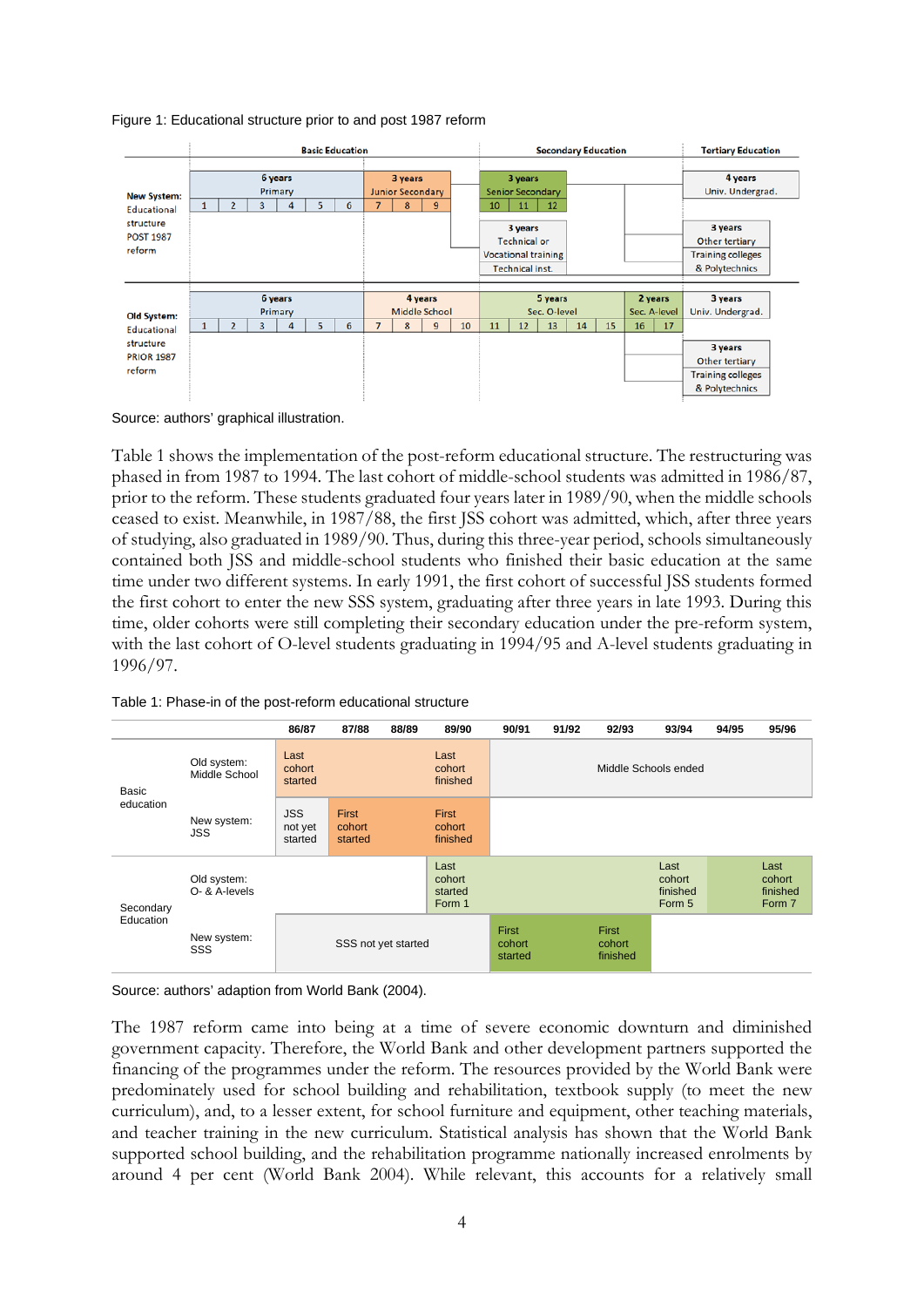proportion of the total rise in enrolment over the decade from 1987 to 1997 (see Table 2). Importantly, the reform did not largely alter the expenditure components in terms of fees and other direct payments by students.

|                      | 1987/88   | 1996/97   | Growth rate |
|----------------------|-----------|-----------|-------------|
| Primary school       | 1.479.449 | 2.197.172 | 48.5 %      |
| Middle school/JSS    | 610.094   | 738.057   | 21.0%       |
| Secondary school/SSS | 153.284   | 199.028   | 29.8%       |

Source: authors' adaption from Akyeampong (2002).

#### **2.2 Expected labour market effects of the 1987 educational reform**

Labour market studies draw on three important theories to explain the relationship between education and outcomes in the labour market. First, human capital theory argues that education imparts skills to individuals that directly increase their productivity (Becker 1993; Mincer 1991). Second, according to screening theory, employers use education as a signalling device to determine the productivity, reliability, and competency of job candidates, irrespective of whether they actually possess the expected attributes (Arrow 1973; Spence 1973; Stiglitz 1975). Third, in the context of labour markets, social-closure theory points to institutional regulations that define requirements and thresholds for job entry. Limiting access to particular occupations creates distortions in the labour market which increase the earnings of individuals employed in the restricted industry (Murphy 1988; Parkin 1979).

From a theoretical perspective, ex ante, the effect of NERP on labour market outcomes cannot be conclusively determined. On the one hand, the reduction in the number of years for completing pre-tertiary education likely allowed more students to attain basic, secondary, and higher education. As students started graduating earlier, classrooms and teachers became available to accommodate more students per grade. This effect was likely reinforced by the provision of additional resources for school building and rehabilitation under NERP. Moreover, NERP likely allowed more students to afford completing basic and secondary education, as the shorter duration of course programmes reduced the direct and indirect costs of acquiring a degree. These two effects would suggest that NERP increased the labour market success of treated cohorts according to all three theories outlined above. If NERP expanded access to post-primary education, this would have allowed more students to attain higher levels of education and thereby enhance their human capital. Moreover, assuming that with NERP the same skill set was acquired in a shorter time, graduates would start to build work experience earlier and benefit for longer from the labour market returns to their investments in human capital. In addition, if completion rates increased with NERP, more individuals would attain a degree, which would allow them to access better jobs due to both signalling effects as well as degree requirements enforced on formal sector wage jobs, in particular.<sup>[5](#page-6-0),[6](#page-6-1)</sup>

<span id="page-6-0"></span><sup>5</sup> Prior to NERP, a minimum of 15 years was required to attain secondary school certification, while individuals who had attended school for 12–14 years could only signal pre-secondary education to employers based on their degree. Post-NERP students only needed 12 years of education to attain an SSS certificate.

<span id="page-6-1"></span><sup>6</sup> In the early 1990s, when the first batch of students affected by NERP were completing secondary school, it was difficult to get formal sector jobs with basic levels of education. For example, SSS completion was the minimum requirement to teach as an untrained teacher in public primary schools in the early 1990s (Tanaka 2012). More so, middle-skill jobs, like messenger or secretary positions, at the time requested a minimum of secondary school certification but made no mention of years of education.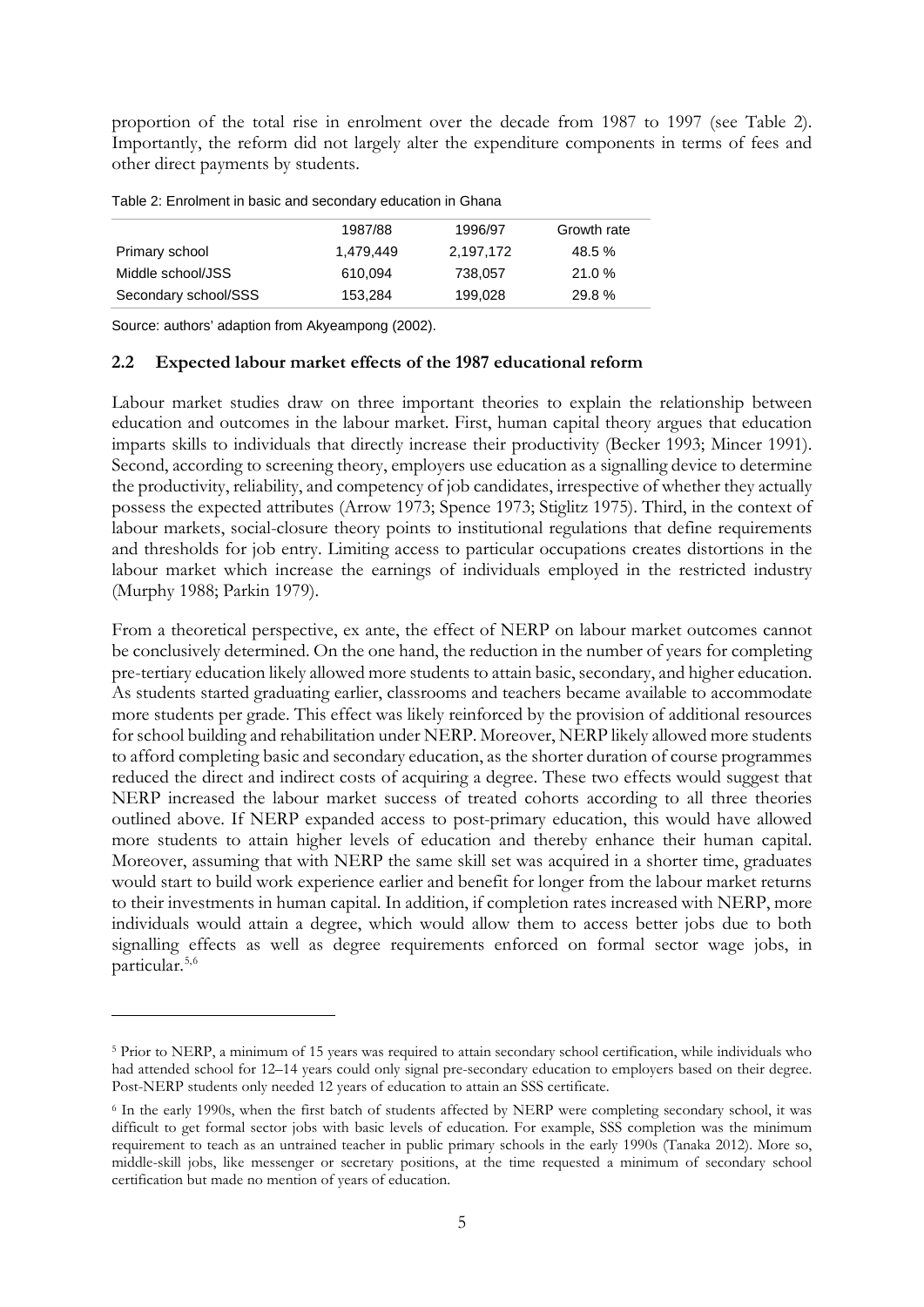On the other hand, considering that NERP substantially reduced the duration of pre-tertiary education from 17 to 12 years, post-NERP students would have had to acquire the same skill set in a much shorter time, and there are reasons to believe that the quality of education would have been compromised (see Agyeman et al. 2000). This would not only hamper human capital formation but might also have negative signalling effects on the labour market if employers were to evaluate prior- and post-NERP secondary school graduates differently. Moreover, the extended period of pre-university education prior to NERP gave teachers more time to explain course materials to students with lower academic abilities who may have been left behind under NERP, causing higher dropouts and lower completion rates. If students were overburdened with workload due to compressed curricula, this may have negatively affected their personality development (Thiel et al. 2014; Thomsen 2015), limited their cognitive development due to the inability to conduct in-depth studies, therefore opting for less demanding subjects (Büttner and Thomsen 2015; Meyer and Thomsen 2016), and may have led to worse academic performance at the university level (Krashinsky 2014). These effects would counteract the positive labour market effects discussed above.

Since there is no clear theoretical prediction of which of these opposing effects dominates, the effect of NERP on labour market outcomes is essentially an empirical question.

## **3 Data and descriptive statistics**

The main source of data for this study is the 10 per cent sample of the 2010 Ghana Population and Housing Census (GPHC) collected by the Ghana Statistical Service (2011), which is representative of the full population (see descriptive statistics presented in Table A1 in the Appendix). To ensure that individuals were out of school and in the labour market at the time of the survey,<sup>[7](#page-7-0)</sup> the sample is restricted to include people aged 26 to 60 years.<sup>[8](#page-7-1)</sup> The resulting sample size counts 830,640 observations.

We use years of education as our main measure of education outcomes affected by the 1987 reform. The data on years of education are constructed based on the highest level of education completed by the individual.<sup>[9](#page-7-2)</sup> In addition, we use reported ability to read both English and any other Ghanaian language to construct a binary literacy measure.

The main labour market outcomes of interest are created from the occupational information provided in the dataset. We use three binary variables as our main measures of long-term labour market success, capturing: (i) labour force participation, (ii) formal employment, and (iii) being a paid employee. In addition, to assess the effect of changes in the school curriculum toward vocational and technical subjects for career choices, we use the information on the sector of employment provided in the data to create binary variables indicating work in construction, manufacturing, and crafts.

<span id="page-7-0"></span><sup>7</sup> Drawing on data from the Ghana Living Standard Survey 2005–06 (GLSS 5) (Ghana Statistical Service 2016), Figure A1 in the Appendix suggests that 98 per cent of all Ghanaians are likely to be out of school at age 26 years and beyond.

<span id="page-7-1"></span><sup>8</sup> In Ghana, 60 years is the mandatory retirement age for individuals working in the formal sector.

<span id="page-7-2"></span><sup>&</sup>lt;sup>9</sup> Since there is no information on repetition in the dataset, we infer the years of education based on the general number of years needed for the highest grade completed.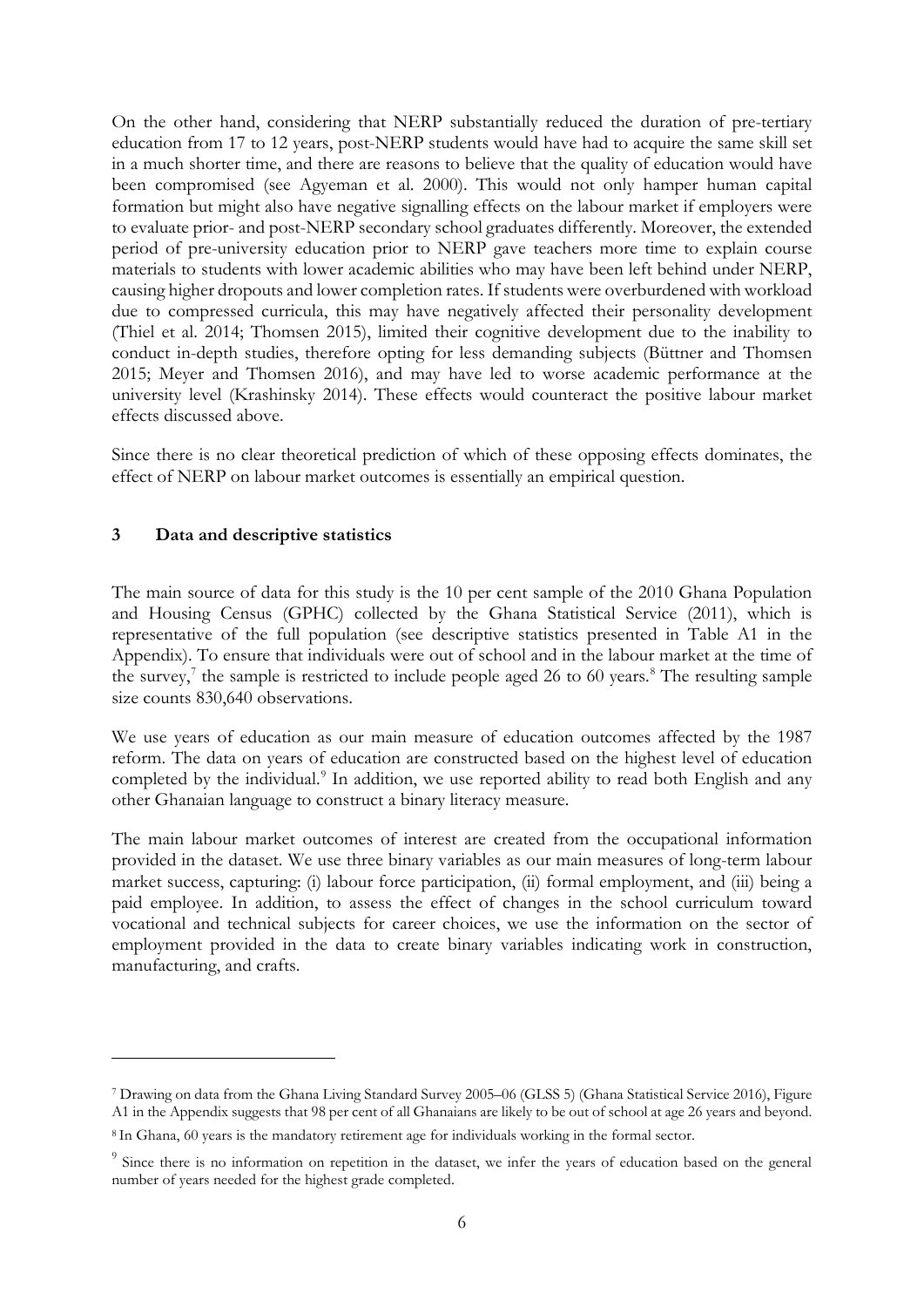Ethnicity, religion,<sup>[10](#page-8-0)</sup> and gender are the only variables identified in the dataset that are generally constant over time and are not affected by the acquired level of education, and hence they provide good pre-treatment covariates.

The data allow us to identify the actual exposure to the 1987 reform with some limitations. Since NERP did not alter the duration of primary school education, individuals with, at most, primary education completed are considered untreated. For individuals with, at most, secondary education completed, exposure to NERP is clearly identifiable since grades are coded differently if acquired under the pre-reform or post-reform education system. However, the treatment status of persons with tertiary education cannot be determined from the data. We therefore assume that any individual with tertiary education (accounting for 8.7 per cent of the sample) who was born on or after the cut-off point (see Section 4.2) is treated (a robustness check including and excluding those with tertiary education is provided in Section 5.1).

Table 3 provides descriptive statistics for control and treated cohort as well as the whole sample.

|                           | Control cohort |           |         | <b>Treated cohort</b> |           | Full sample |      |       |         |
|---------------------------|----------------|-----------|---------|-----------------------|-----------|-------------|------|-------|---------|
|                           | Mean           | <b>SD</b> | N       | Mean                  | <b>SD</b> | N           | Mean | SD    | N       |
| Years of education        | 6.56           | 5.86      | 417,234 | 7.03                  | 5.13      | 413,406     | 6.79 | 5.53  | 830,640 |
| <b>Level of education</b> |                |           |         |                       |           |             |      |       |         |
| 1 if no education         | 0.36           | 0.48      | 417,234 | 0.27                  | 0.445     | 413,406     | 0.32 | 0.465 | 830,640 |
| 1 if primary              | 0.10           | 0.50      | 417,234 | 0.11                  | 0.489     | 413,406     | 0.10 | 0.495 | 830,640 |
| 1 if JSS/middle           | 0.37           | 0.463     | 417,234 | 0.35                  | 0.456     | 413,406     | 0.36 | 0.560 | 830,640 |
| 1 if secondary            | 0.10           | 0.295     | 417,234 | 0.16                  | 0.368     | 413,406     | 0.13 | 0.335 | 830,640 |
| 1 if tertiary             | 0.07           | 0.261     | 417,234 | 0.10                  | 0.302     | 413,406     | 0.09 | 0.282 | 830,640 |
| Literacy                  |                |           |         |                       |           |             |      |       |         |
| 1 if literate             | 0.40           | 0.491     | 417,234 | 0.44                  | 0.496     | 413,406     | 0.42 | 0.494 | 830,640 |
| Labour market             |                |           |         |                       |           |             |      |       |         |
| 1 if in labour force      | 0.90           | 0.290     | 417,234 | 0.88                  | 0.324     | 413,406     | 0.89 | 0.312 | 830,640 |
| 1 if formal               | 0.13           | 0.348     | 417,234 | 0.13                  | 0.343     | 413,406     | 0.13 | 0.345 | 830,640 |
| 1 if employee             | 0.16           | 0.370     | 417,234 | 0.18                  | 0.384     | 413,406     | 0.17 | 0.377 | 830,640 |
| Gender                    |                |           |         |                       |           |             |      |       |         |
| 1 if male                 | 0.47           | 0.500     | 417,234 | 0.47                  | 0.500     | 413,406     | 0.47 | 0.499 | 830,640 |
| <b>Ethnicity</b>          |                |           |         |                       |           |             |      |       |         |
| 1 if Akan                 | 0.48           | 0.500     | 417,234 | 0.47                  | 0.499     | 413,406     | 0.47 | 0.499 | 830,640 |
| 1 if Ewe                  | 0.14           | 0.350     | 417,234 | 0.14                  | 0.348     | 413,406     | 0.14 | 0.349 | 830,640 |
| 1 if Mole Dagbani         | 0.14           | 0.342     | 417,234 | 0.14                  | 0.356     | 413,406     | 0.14 | 0.350 | 830,640 |
| 1 if Other Ethnicity      | 0.24           | 0.424     | 417,234 | 0.24                  | 0.430     | 413,406     | 0.24 | 0.427 | 830,640 |
| Religion                  |                |           |         |                       |           |             |      |       |         |
| 1 if Christian            | 0.71           | 0.455     | 417,234 | 0.72                  | 0.451     | 413,406     | 0.71 | 0.453 | 830,640 |
| 1 if Islamic              | 0.15           | 0.359     | 417,234 | 0.18                  | 0.380     | 413,406     | 0.16 | 0.370 | 830,640 |
| 1 if Other religion       | 0.14           | 0.348     | 417,234 | 0.11                  | 0.312     | 413,406     | 0.13 | 0.331 | 830,640 |

Table 3: Descriptive statistics

Note: SD represents standard deviation and N represents sample size.

<span id="page-8-0"></span><sup>10</sup> Religion is categorized into Christian, Islamic, and others. Christianity and Islam are the two largest religions in Ghana, accounting for about 80 per cent of the population.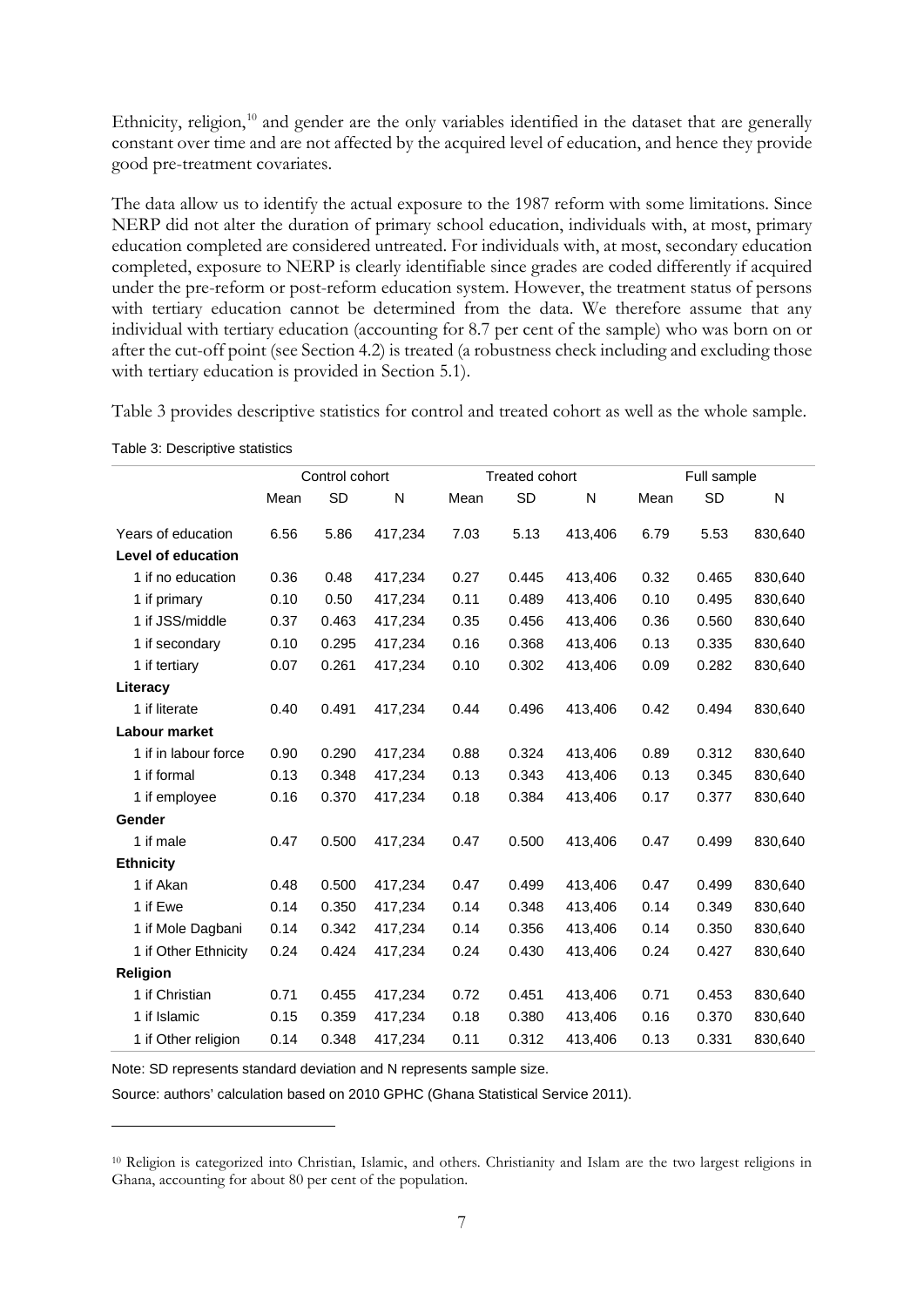We observe that the treated cohorts show more favourable education outcomes. For example, whereas 26 per cent of the treated cohorts enrolled in secondary or higher education, the same applies to 17 per cent in the control cohorts. Similarly, at 44 versus 40 per cent, the literacy rate is higher among the treated compared to the control cohorts. The table indicates little difference between cohorts with respect to the pre-treatment covariates of gender, religion, and ethnicity.

#### **4 Empirical framework**

#### **4.1 Regression approach**

We use two estimation strategies to evaluate the causal effect of the reform-induced drastic reduction in the duration of pre-tertiary education on labour market outcomes in Ghana. First, we use a fuzzy regression discontinuity design (FRDD) to analyse the overall impact of the reduction in the years of schooling on education and labour market outcomes. Second, we compare the education and labour market outcomes of treated and untreated individuals at specific ages and at the specific levels of education.

As described in Section 2.1, NERP created a discontinuity in the duration of education across treated and untreated birth cohorts who respectively entered post-primary education after or before 1987. Our main analytical approach in the FRDD is to combine the year of birth and the policy implementation year to construct an indicator variable, which is used as an instrument for the probability of being treated. Let  $Y_i$  represent a set of bivariate labour market outcomes of individual  $i$ ,  $Z_i$  is an indicator function that takes the value one for individuals assigned to treatment and zero otherwise,  $X_i$  is the assignment variable (birthyear), and  $h(X_i)$  is a flexible function in  $X$ .

Following Lee and Lemiux (2010), the data generating process can then be expressed as:

| Indicator function: | $Z_i = 1(X_i \ge c)$                                            |     |
|---------------------|-----------------------------------------------------------------|-----|
| First stage:        | $D_i = \mu + \beta Z_i + h(X_i) + \pi U_i + u_i$                |     |
| Second stage:       | $Y_i = \alpha + \delta \widehat{D}_i + h(X_i) + \tau V_i + v_i$ | (3) |

where  $D_i$  is a bivariate variable capturing the actual treatment status of individual  $i$  (equal to one if exposed to NERP, and zero otherwise),  $U_i$  are predetermined covariates of  $D_i$ , and  $V_i$  are predetermined covariates of  $Y_i$ .<sup>[11](#page-9-0)</sup>

Combining equations (1), (2), and (3) under the identifying assumption discussed in Section 4.2, the parameter of interest,  $\delta$ , identifies the local average treatment effect (LATE). We estimate equations (2) and (3) using the two-stage least squares (2SLS) where  $Z_i$  is used as an instrument for  $D_i$ . Regional fixed effects are included in the estimation, and standard errors are clustered at the district level.

<span id="page-9-0"></span><sup>&</sup>lt;sup>11</sup> Note that with a parametric specification, the researcher should specify  $h(Z_i)$  the same way in both regressions (Imbens and Lemieux 2008).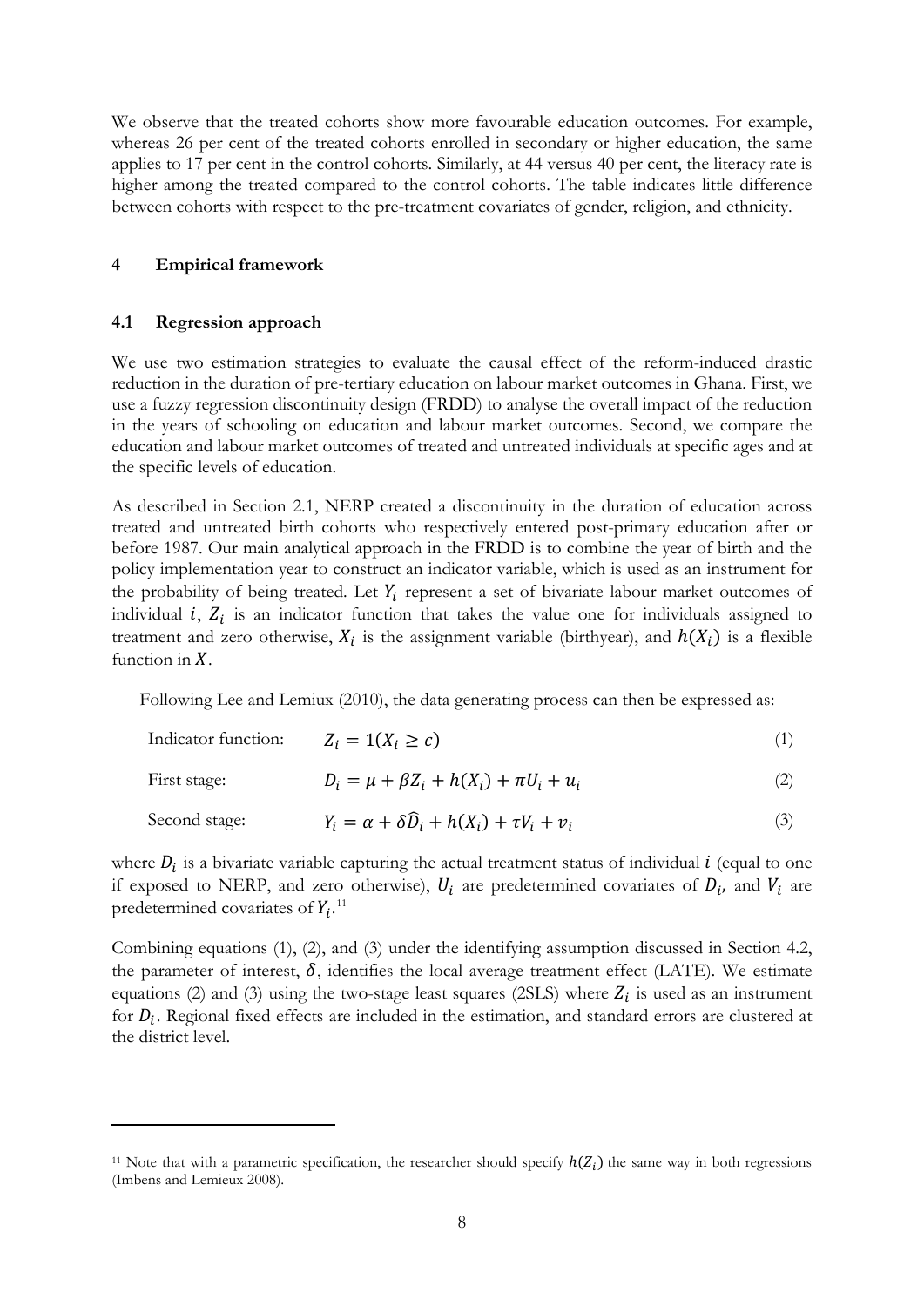In the case of the second design, we separately estimate the average treatment effect by level of completed education as follows:

$$
Y_i = \alpha_j + \delta_j D_i + \tau_j V_i + \epsilon_i \quad \forall \quad i \in j \text{ where } j = 1, 2, 3
$$
 (4)

where  $j = 1$  refers to individuals with middle school/JSS as highest level of education,  $j = 2$  refers to individuals with O-level/SSS as highest level of education, and  $j = 3$  refers to individuals with A-level/SSS as highest level of education.

## **4.2 Identification and internal validity checks**

We aim to estimate the causal impact of a reduction in the duration of pre-tertiary schooling on labour market outcomes in Ghana, taking advantage of the 1987 educational reform that reduced pre-university education from 17 to 12 years. The identification and estimation of the LATE using the year of birth to instrument the probability of treatment demands five assumptions.

First, there is a discontinuity in the probability of exposure at the cut-off. In determining the cutoff value, information from other data sources and literature on education in Ghana was used. Although children in Ghana are expected to begin primary one by age six, unlike in most developed countries, there are no laws that strictly determine the year or month of entry into primary school. In fact, households in rural communities, in particular, tend to enrol their children later than the official age. In line with findings in the existing literature (Akyeampong et al. 2007; Boahen and Yamauchi 2018), Figure A2 in the Appendix shows that the average age of entry into primary school was about 7.5 years for cohorts born during the 1970s. If we set the age of entry into primary school at eight years, then with no grade repetition, children would start middle school or JSS at age 14 on average. This implies that individuals born in 1973 or later are much more likely to be affected by the 1987 reform than individuals born before the cut-off. This, however, is not a perfect rule. Due to late or early primary school entry as well as grade repetition, some individuals born before 1973 could have been treated, and vice versa. This fits the FRDD approach: the jump in the probability of treatment for cohorts born after 1973 is greater than zero but less than one.

Second, the forcing variable was not manipulated. We can reasonably assume that parents did not make fertility choices in anticipation of the (future) policy, and therefore the year of birth is exogenous to the change in the years of education (Elsayed and Marie 2015).

Third, treatment and control groups are exchangeable/comparable around the cut-off. As can be seen from Figure A3 in the Appendix, the treatment and control groups share similar predetermined characteristics, and there are no jumps around the cut-off.

Fourth, to the best of our knowledge, there were no other educational or labour market policies that may have benefitted the treated cohort without benefitting the control cohort. Importantly, our approach takes advantage of the situation that the old and the new education systems coexisted during the transition period after the reform. As described in Section 2.1, the reform was implemented in such a way that older cohorts, who had enrolled in post-primary education before 1987 and continued their studies under the old system, were graduating at the same time as younger cohorts, who had entered post-primary education in 1987 or after and completed their studies in a shorter time under the new system. This implied that during the transition period treated and untreated birth cohorts simultaneously graduated from secondary education, and either entered the labour market around the same time—thus facing the same macroeconomic environment and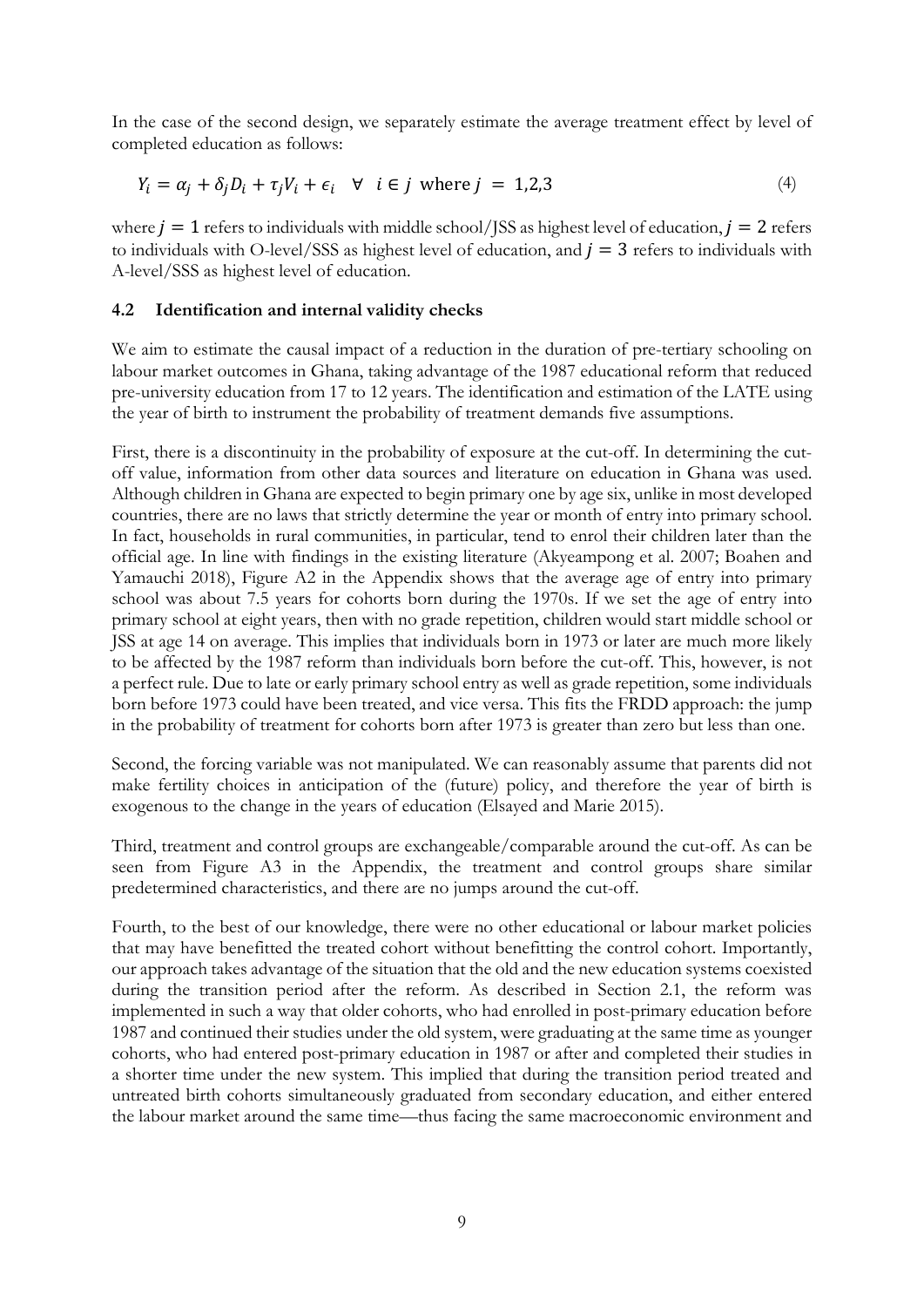labour market conditions<sup>[12](#page-11-0)</sup>—or continued to tertiary education—thus benefitting in the same way from the expansion in tertiary education facilities that occurred around the time of the reform.<sup>[13](#page-11-1)</sup>

Fifth, NERP affected the years of education monotonically across the population. That is, the duration of pre-tertiary education either remained unchanged (for individuals who exited the education system after primary school or who would have skipped middle school) or reduced for cohorts affected by the reform, but there is no reason to believe that it increased the years of schooling for any subgroups.

## **5 Results**

## **5.1 Relevance of the birthyear instrument**

Figure 2 presents the first-stage results graphically. There is a clear and statistically significant jump in the probability of treatment (exposure to NERP) and in the years of education at the threshold.[14,](#page-11-2)[15](#page-11-3) The figure further indicates that a quadratic specification seems to fit the data. However, recent empirical studies in the area advocate the use of local linear regression to uncover policy parameters. Therefore, we report two sets of results in the rest of the estimations, first using a quadratic specification for the full sample and second using a local linear regression with an ad hoc bandwidth of 7. This specification compares cohorts born between 1966 and 1972 (likely to be enrolled in the old educational system) with cohorts born between 1973 and 1979 (likely to be enrolled in the new educational system).

Table 4 presents the first-stage results using quadratic specifications for the full sample and a local linear regression that uses an ad hoc bandwidth of 7.<sup>[16](#page-11-4)</sup> Columns (1) and (3) present results without covariates, and columns (2) and (4) present results with covariates. The results are similar across specifications (confidence intervals show substantial overlap), suggesting that just above 30 per cent of the individuals were born after the cut-off received treatment. In addition, Table 5 indicates that NERP reduced total years of schooling by 0.37–0.54 years.

<span id="page-11-0"></span><sup>12</sup> We found no report of a major economic reform that could have had a differential effect on the labour market conditions faced by cohorts born before or after 1973. The last batch of pre-NERP students completed secondary school in 1996, while the first batch of post-NERP students graduated in 1993. Due to this overlap, any labour market policy implemented during this time would have benefitted both the treatment and comparison groups.

<span id="page-11-1"></span><sup>13</sup> Two new universities were established, and six technical institutions were upgraded to polytechnics in 1992—just one year before the first batch of students affected by NERP completed secondary school. However, this expansion in tertiary education is unlikely to have benefitted only the treated cohort. Given an average age of eight years to start primary school and a minimum of 17 years to complete secondary school under the old pre-NERP system, the control cohorts that were born between 1966 and 1972 would have also benefitted from the expansion in tertiary education that occurred in 1992. Thus, any discontinuity in access to tertiary education around the 1973 birth cohort threshold is likely to be attributable to NERP.

<span id="page-11-2"></span><sup>&</sup>lt;sup>14</sup> Figure A4 in the Appendix plots the discontinuity for the whole sample and excluding those with tertiary education, for whom the treatment status cannot be determined from the data (see Section 3). The figure suggests no significant difference in the discontinuity between the two.

<span id="page-11-3"></span><sup>15</sup> If the reform is the only policy creating the discontinuities in Figure 2, then there should not be a jump at the threshold for individuals with primary as their highest level of education, since the reform did not affect the duration of primary education. Figure A5 in the Appendix confirms this.

<span id="page-11-4"></span><sup>&</sup>lt;sup>16</sup> As a robustness check to the baseline estimates, we present regression results for optimal bandwidth using the rd code in STATA written by Austin Nicholas.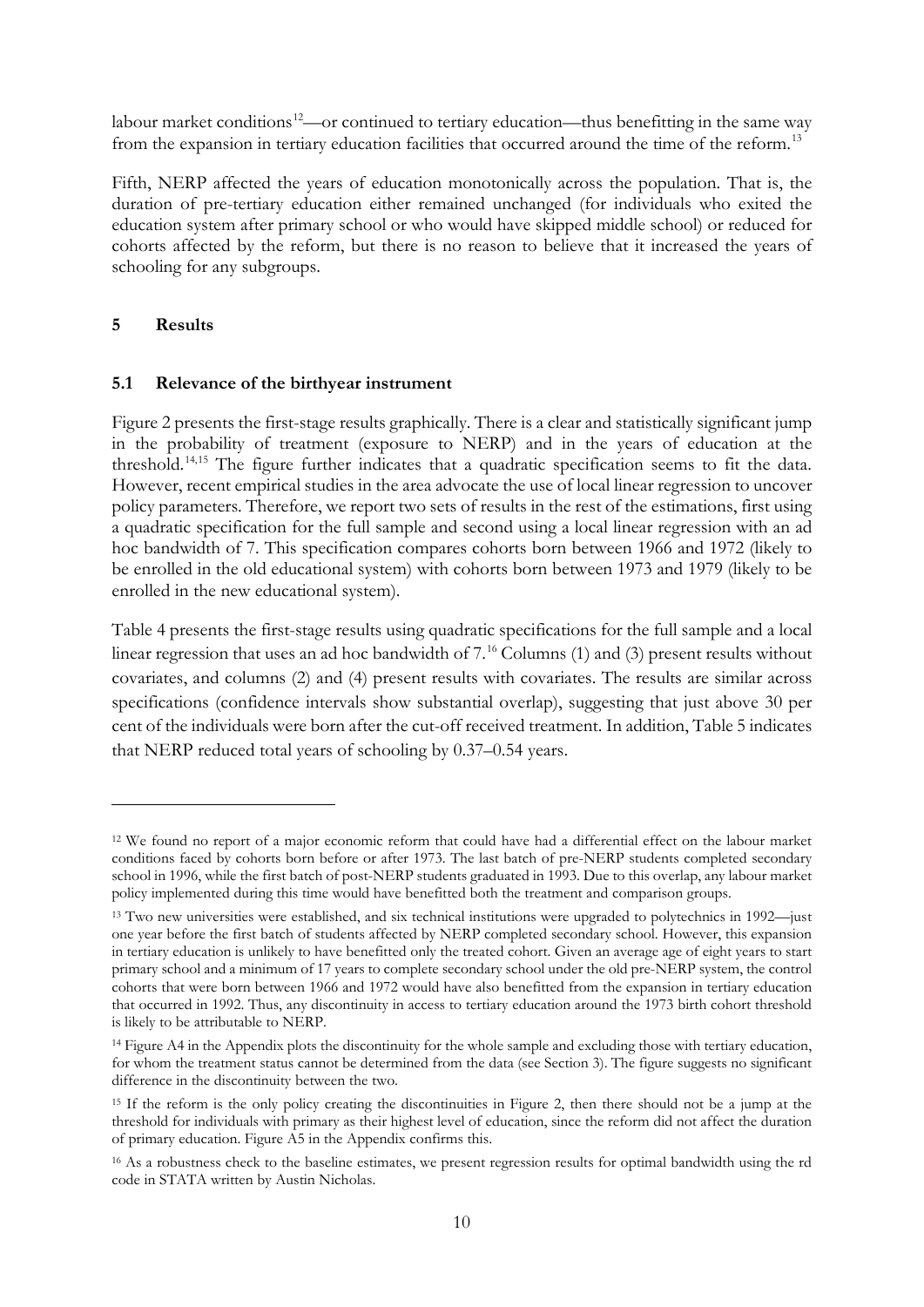

Figure 2: Impact of being born after 1973 on years of education and exposure to NERP

|  | Source: authors' computation based on 2010 GPHC (Ghana Statistical Service 2011). |  |  |  |
|--|-----------------------------------------------------------------------------------|--|--|--|
|--|-----------------------------------------------------------------------------------|--|--|--|

|                         | (1)         | (2)         | (3)            | (4)            |
|-------------------------|-------------|-------------|----------------|----------------|
| <b>Exposure to NERP</b> | Full sample | Full sample | Bandwidth of 7 | Bandwidth of 7 |
| 1[birthyear≥1973]       | $0.312***$  | $0.309***$  | $0.326***$     | $0.319***$     |
|                         | (0.003)     | (0.003)     | (0.013)        | (0.013)        |
| <b>Observations</b>     | 830,640     | 830.640     | 429.118        | 429,118        |
| Covariates              | No          | Yes         | No             | Yes            |
| Spline                  | Quadratic   | Quadratic   | Linear         | Linear         |

| Table 4: Impact of birthyear instrument on exposure to NERP |
|-------------------------------------------------------------|
|-------------------------------------------------------------|

Note: robust standard errors clustered at the district level (270 clusters) are reported in parentheses. Predetermined covariates include gender, ethnicity, and religion. All the estimations include regional fixed effects (10 regions). Year of birth, re-centred at the discontinuity threshold (1973), is used as an instrument for exposure of the reform. \* denotes significance at the 10% level, \*\* at the 5% level, and \*\*\* at the 1% level.

Source: authors' estimation based on 2010 GPHC (Ghana Statistical Service 2011).

Table 5: Impact of birthyear instruments on years of education

|                     | (1)         | (2)         | (3)            | (4)            |
|---------------------|-------------|-------------|----------------|----------------|
| Years of education  | Full sample | Full sample | Bandwidth of 7 | Bandwidth of 7 |
| 1[birthyear≥1973]   | $-0.543***$ | $-0.541***$ | $-0.368***$    | $-0.373***$    |
|                     | (0.0286)    | (0.0282)    | (0.029)        | (0.040)        |
| <b>Observations</b> | 830,640     | 830,640     | 429,118        | 429,118        |
| Covariates          | No          | Yes         | No             | Yes            |
| Spline              | Quadratic   | Quadratic   | Linear         | Linear         |

Note: robust standard errors clustered at the district level (270 clusters) are reported in parentheses. Predetermined covariates include gender, ethnicity, and religion. All the estimations include regional fixed effects (10 regions). Year of birth, re-centred at the discontinuity threshold (1973), is used as an instrument for exposure of the reform. \* denotes significance at the 10% level, \*\* at the 5% level, and \*\*\* at the 1% level.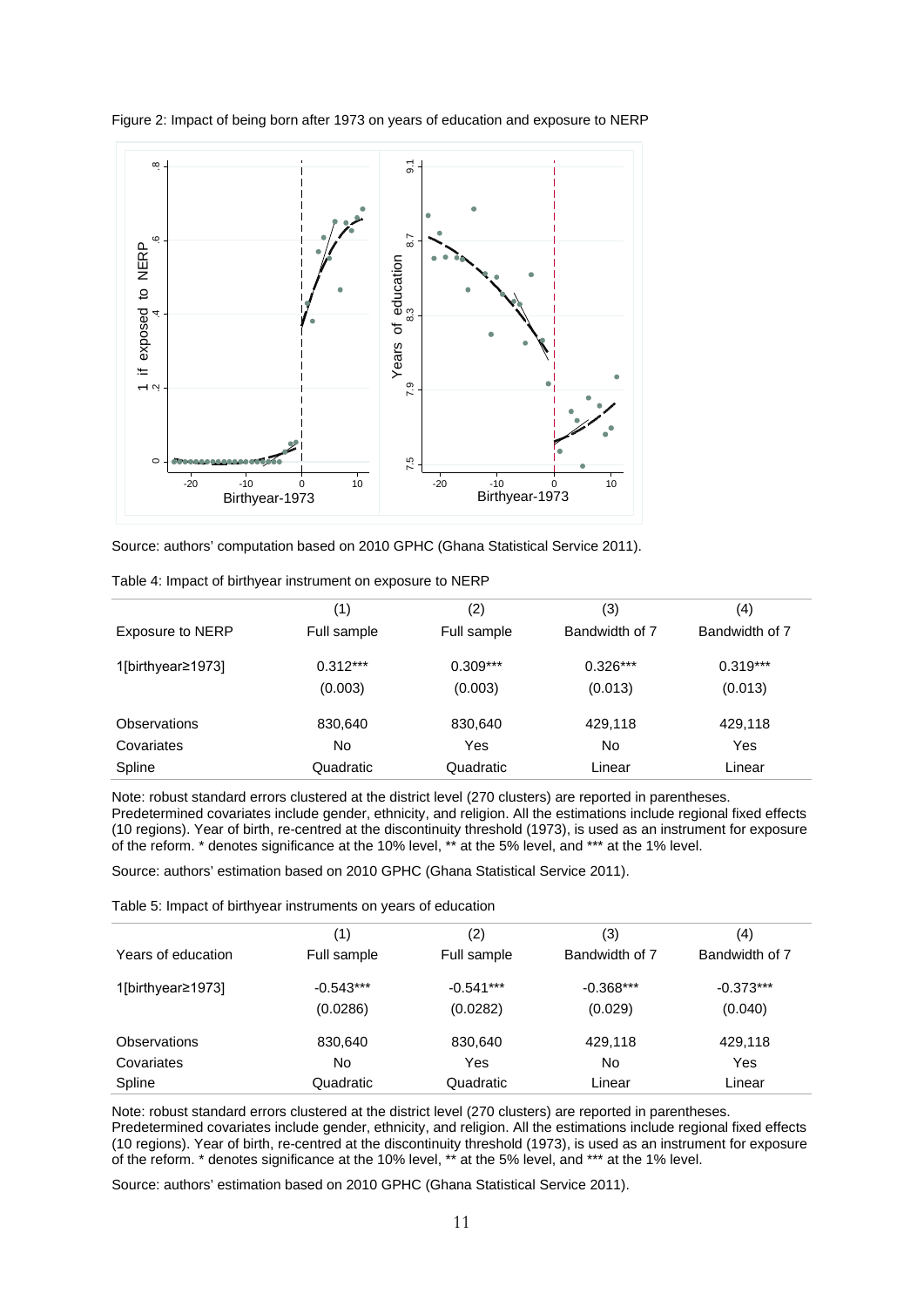#### **5.2 Impact on labour market outcomes**

We start the analysis by graphically illustrating the discontinuities in labour market outcomes potentially induced by the reform. The graphs presented in Figure 3 show no discontinuity around the cut-off in terms of labour force participation rates, while positive jumps are visible for the probabilities of being in formal employment and working as a paid employee.



Figure 3: Impact of the shortening of the years of education on labour market outcomes

Source: authors' computation based on 2010 GPHC (Ghana Statistical Service 2011).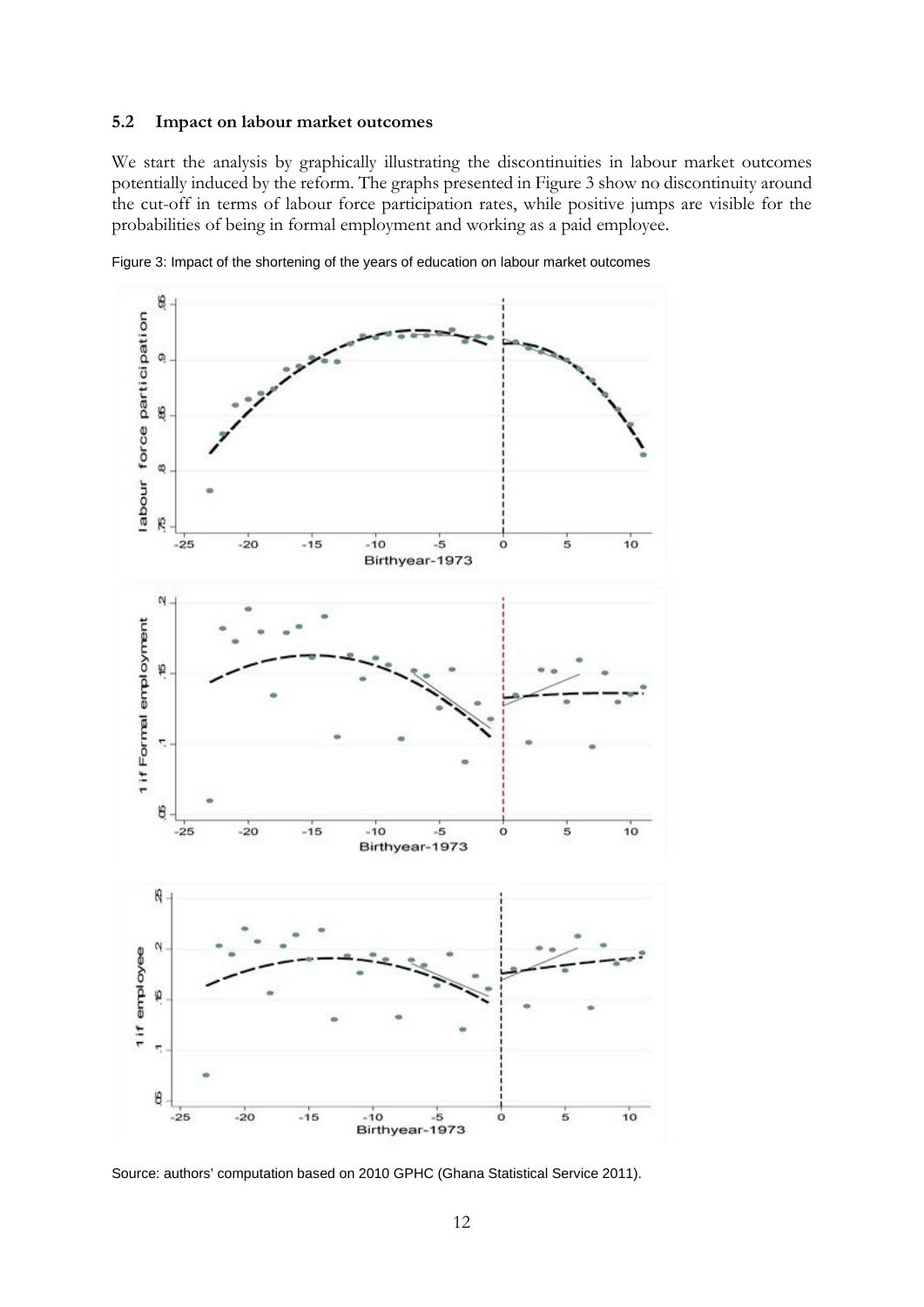Table 6 presents the regression estimates of the discontinuity in the labour market outcomes. The results indicate that NERP increases the likelihood of being in the labour force by 1.8 percentage points under the quadratic specification using the full sample, while the effect is insignificant for the local linear regression. Given the results from the preferable local linear regression specification and the graphical evidence from Figure 3, we conclude that the reform did not affect labour force participation. The local linear regression further suggests that NERP increased the probability of working in the formal sector by 8.2 percentage points and of working as an employee by 7.8 percentage points. The latter is equivalent to an increase in the probability of working as an employee by 51.7 per cent (0.078/0.151) for the treatment group relative to the mean of the comparison group.

|                                    | (1)         | (2)            |
|------------------------------------|-------------|----------------|
| Outcomes                           | Full sample | Bandwidth of 7 |
| 1[if participates in labour force] | $0.0184***$ | 0.0077         |
|                                    | (0.0056)    | (0.0055)       |
| 1[if works in formal sector]       | $0.102***$  | $0.0824***$    |
|                                    | (0.00792)   | (0.0079)       |
| 1[if works as employee]            | 0.0981***   | $0.0780***$    |
|                                    | (0.0102)    | (0.0109)       |
| <b>Observations</b>                | 830,640     | 429,118        |
| Spline                             | Quadratic   | Linear         |
| Covariates                         | Yes         | Yes            |
| Fixed effects                      | Yes         | Yes            |

Table 6: Impact of shortening the number of years of education on labour market outcomes

Note: robust standard errors clustered at the district level (270 clusters) are reported in parentheses. Predetermined covariates include gender, ethnicity, and religion. All the estimations include regional fixed effects (10 regions). Year of birth, re-centred at the discontinuity threshold (1973), is used as an instrument for exposure of the reform. \* denotes significance at the 10% level, \*\* at the 5% level, and \*\*\* at the 1% level.

Source: authors' estimation based on 2010 GPHC (Ghana Statistical Service 2011).

Given that self-employment and work in the informal sector are generally characterized by lower earnings and less-secure working conditions, we conclude that the reform-induced reduction in years of pre-tertiary education led to improved labour market outcomes in Ghana. Our estimated effects show the same sign, though of a smaller magnitude compared to the findings of Ozier (2016), who concluded that increased access to secondary education in Kenya reduced the number of informal sector employees by 30 percentage points and the probability of becoming selfemployed by 40 to 50 per cent.

#### **5.3 Mechanisms**

We investigate three possible transmission mechanisms through which NERP may have affected labour market outcomes. First, we assess the impact of NERP on educational attainment in terms of literacy rates and secondary and tertiary school completion. Second, we compare the education and labour market outcomes of treated and untreated individuals at specific ages and at specific levels of education. Third, we rule out changes in curriculum as potential confounding factors.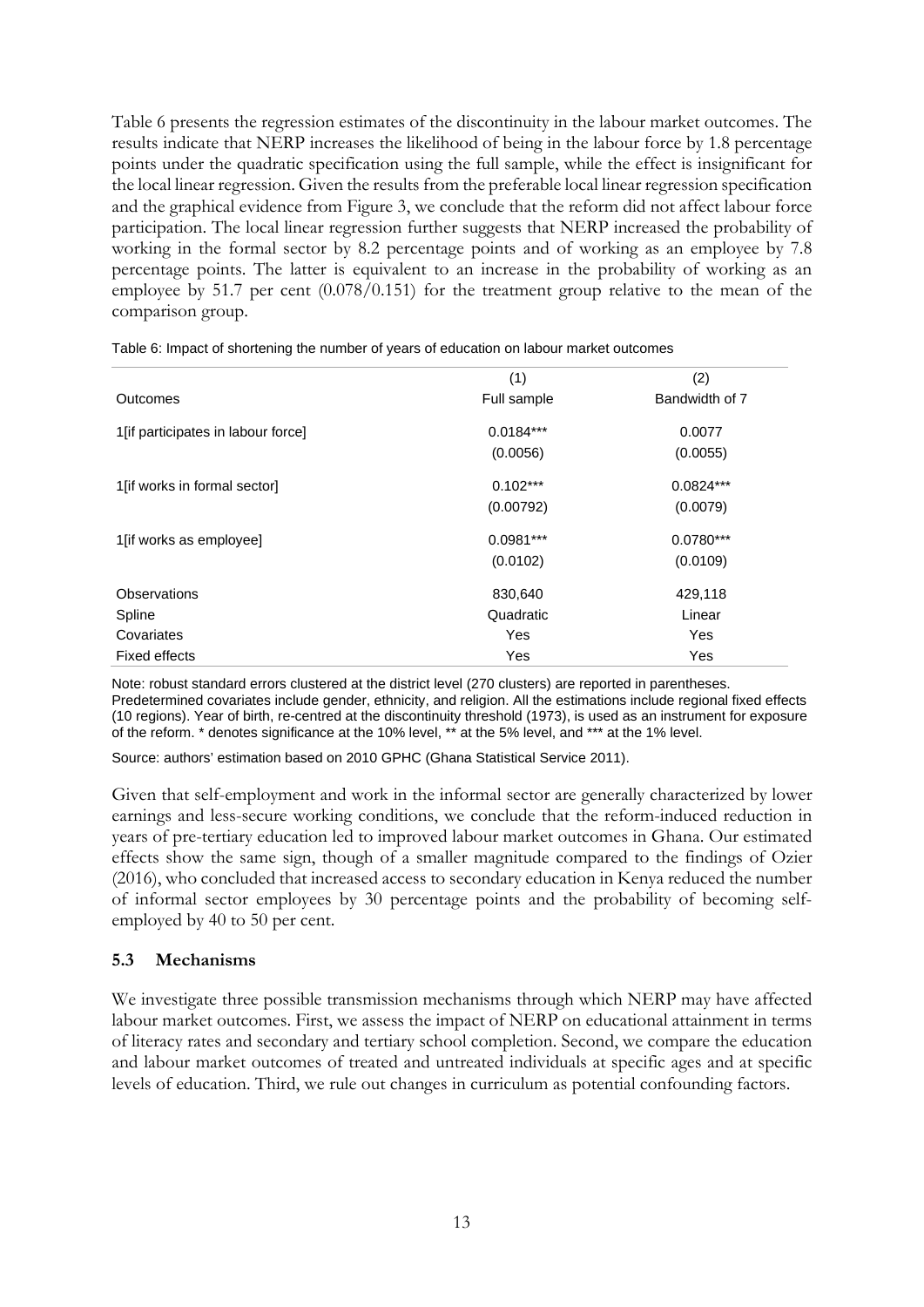#### *Impact on educational attainment*

Figure 4 shows the relationship between the running variable and the share of individuals who can read both English and any other Ghanaian language. We observe a clear positive jump in literacy rates around the threshold.



Figure 4: Impact of the shortening of the years of education on literacy

Table 7 provides the regression results for the literacy variable. We detect a positive treatment effect on literacy rates by 13 to 14 percentage points depending on the chosen specification. On average, 37.7 per cent of the comparison group were literate and therefore the local linear regression estimate is equivalent to an increase in literacy by 34.6 per cent.

| Table 7: The impact of shortening pre-tertiary education on literacy |  |
|----------------------------------------------------------------------|--|
|----------------------------------------------------------------------|--|

|                                 | (1)         | (2)            |
|---------------------------------|-------------|----------------|
| <b>Outcomes</b>                 | Full sample | Bandwidth of 7 |
| 1 [if able to read both English | $0.1402***$ | $0.1306***$    |
| and any Ghanaian language]      | (0.0175)    | (0.0198)       |
| <b>Observations</b>             | 830,640     | 429,118        |
| Spline                          | Quadratic   | Linear         |
| Covariates                      | Yes         | Yes            |
| Fixed effects                   | Yes         | Yes            |

Note: robust standard errors clustered at the district level (270 clusters) are reported in parentheses. Predetermined covariates include gender, ethnicity, and religion. All the estimations include regional fixed effects (10 regions). Year of birth, re-centred at the discontinuity threshold (1973), is used as an instrument for exposure of the reform. \* denotes significance at the 10% level, \*\* at the 5% level, and \*\*\* at the 1% level.

Source: authors' estimation based on 2010 GPHC (Ghana Statistical Service 2011).

Figure 5 shows the relationship between the running variable and two dummy variables capturing secondary (1 if highest level of education is secondary or higher) and tertiary (1 if highest level of education is tertiary) educational attainment. In line with the results on literacy rates, both graphs

Source: authors' computation based on 2010 GPHC (Ghana Statistical Service 2011).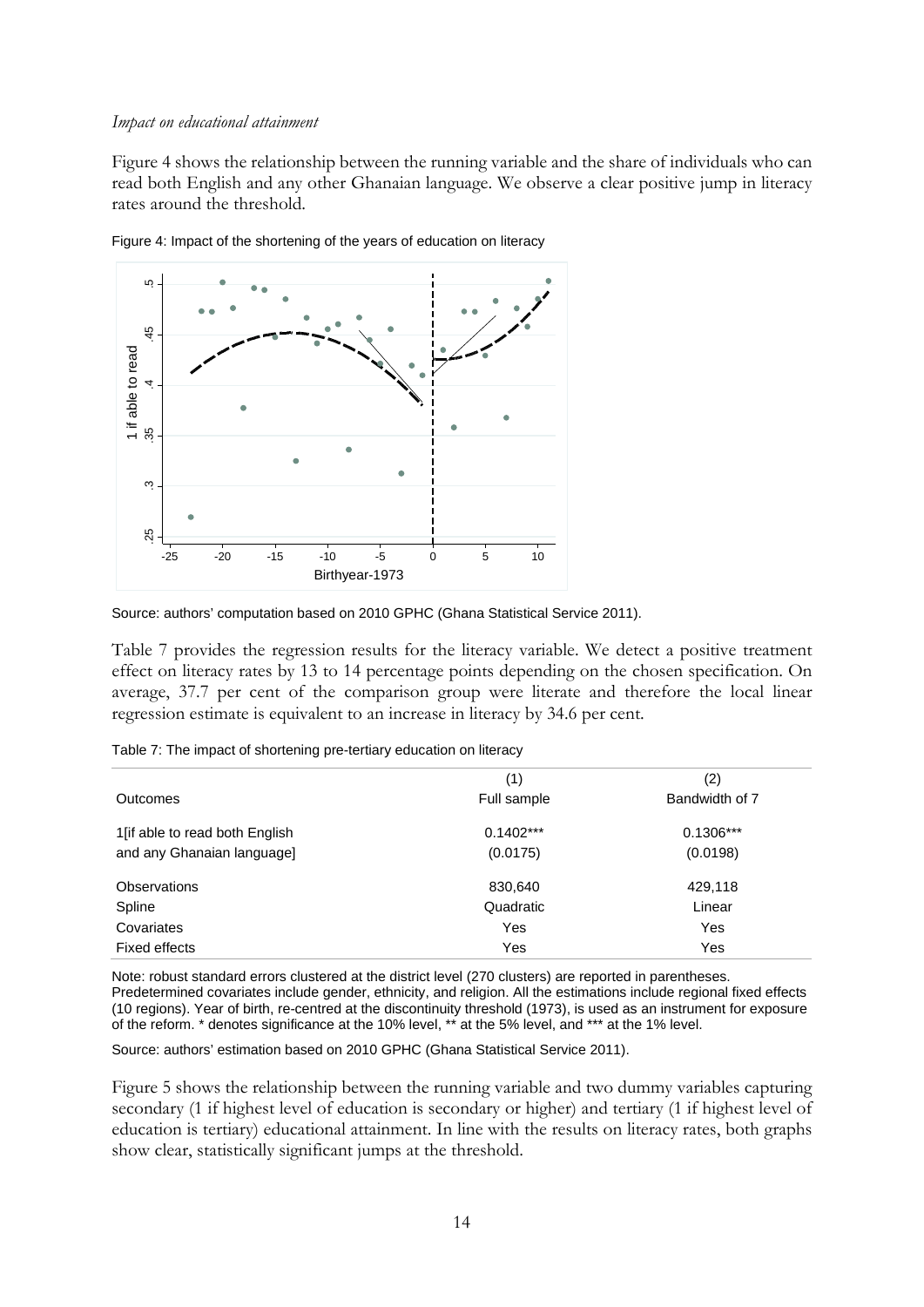

Figure 5: Impact of shortening the number of years of pre-tertiary education on higher education

Source: authors' computation based on 2010 GPHC (Ghana Statistical Service 2011).

Table 8 quantifies the effect of exposure to the new secondary education system on access to secondary education and tertiary education. Both the quadratic specification and local linear regression indicate a statistically significant rise in secondary education by 17.9 and 15.5 percentage points, and in tertiary education by 6.2 and 5.1 percentage points, respectively. The estimates are precise (small confidence intervals) and show a substantial overlap for the two specifications. The preferred local linear regression indicates that the reform led to an increase in secondary education of 91.4 per cent (0.155/0.1695) and in tertiary education of 69.8 per cent (0.051/0.073) relative to the mean among the comparison group.

|  | Table 8: Impact of exposure to new secondary education system on higher education |  |
|--|-----------------------------------------------------------------------------------|--|
|  |                                                                                   |  |

|                                    | (1)         | (2)            |
|------------------------------------|-------------|----------------|
| Outcomes                           | Full sample | Bandwidth of 7 |
| 1[if attained secondary education] | $0.179***$  | $0.155***$     |
|                                    | (0.0108)    | (0.0101)       |
| 1[if attained tertiary education]  | $0.0621***$ | $0.051***$     |
|                                    | (0.00703)   | (0.007)        |
| <b>Observations</b>                | 830,640     | 429,118        |
| Spline                             | Quadratic   | Linear         |
| Control                            | Yes         | Yes            |
| Fixed effects                      | Yes         | Yes            |

Note: robust standard errors clustered at the district level (270 clusters) are reported in parentheses. Predetermined covariates include gender, ethnicity, and religion. All the estimations include regional fixed effects (10 regions). Year of birth, re-centred at the discontinuity threshold (1973), is used as an instrument for exposure of the reform. \* denotes significance at the 10% level, \*\* at the 5% level, and \*\*\* at the 1% level.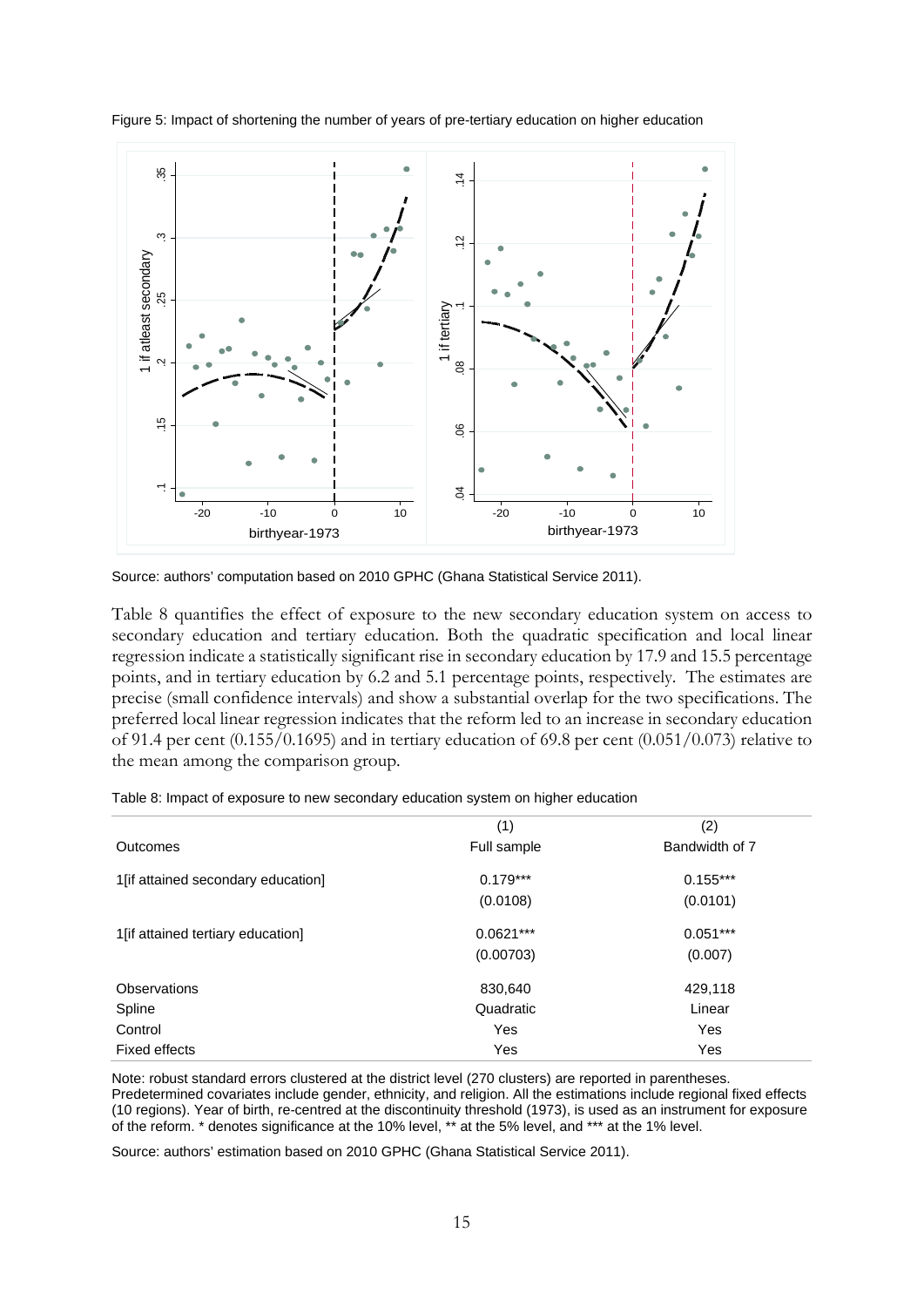The substantial increase in literacy rates and in secondary and tertiary educational attainment as a result of the reform may be attributable to two factors. First, the reduction in years of secondary education from seven to three freed classrooms and other resources that allowed more students to be admitted. This was supplemented by additional funding provided for school building and rehabilitation. Second, the much shorter course duration led to an important reduction in the direct and indirect costs of completing secondary education. We infer that the low enrolment in higher education prior to NERP resulted from limited access and the high costs of secondary schooling, and the reform helped to reduce these two constraints.

#### *Impact on outcomes at specific levels of education*

In this section, we use the second estimation strategy described in Section 4.1 to evaluate the education and labour market outcomes of individuals in the comparison and treatment groups who attained the same level of educational qualification under the pre-reform versus post-reform system.

Regression results on literacy rates and labour market outcomes are presented in Tables 9 and 10, respectively. The tables shows the impact on individuals who graduated from the old four-year middle school versus new three-year JSS in columns (1) and (2), the old five-year secondary school (O-level) versus new three-year SSS in columns (3) and (4), and the old seven-year secondary school (A-level) versus new three-year SSS in columns (5) and (6). Columns (1), (3), and (5) use the full sample at the various levels of education, whereas columns (2), (4), and (6) restrict the sample to individuals aged 34 to 37 years<sup>[17](#page-17-0)</sup> at the time of the survey.

The impact of shortening pre-tertiary education on literacy by level of education is reported in Table 9. Results from our preferred four-year interval specification show that across education levels, graduates' reported ability to read both English and any Ghanaian language declined by about 3–5 percentage points.

|                                                                  |                   | <b>JSS Vs. Middle</b>     |                        | SSS Vs. O-level         |                         | SSS Vs. A-level        |
|------------------------------------------------------------------|-------------------|---------------------------|------------------------|-------------------------|-------------------------|------------------------|
|                                                                  | (1)               | (2)                       | (3)                    | (4)                     | (5)                     | (6)                    |
| Outcomes                                                         | Full sample       | 4-year cohort             | Full sample            | 4-year cohort           | Full sample             | 4-year cohort          |
| 1 [if able to read both<br>English and any<br>Ghanaian language] | 0.004<br>(0.0038) | $-0.0.039***$<br>(0.0063) | $-0.018**$<br>(0.0075) | $-0.028***$<br>(0.0084) | $-0.028**$<br>(0.01375) | $-0.047**$<br>(0.0218) |
| Observations                                                     | 251,811           | 44.548                    | 57,728                 | 12,513                  | 46,881                  | 10,905                 |
| Covariates                                                       | Yes               | Yes                       | Yes                    | Yes                     | Yes                     | Yes                    |
| <b>Fixed Effects</b>                                             | Yes               | Yes                       | Yes                    | Yes                     | Yes                     | Yes                    |

|  | Table 9: The impact of shortening pre-tertiary education on literacy, by level of pre-university education |  |  |  |
|--|------------------------------------------------------------------------------------------------------------|--|--|--|
|  |                                                                                                            |  |  |  |

Note: robust standard errors clustered at the district level (270 clusters) are reported in parentheses. Predetermined covariates include gender, ethnicity, and religion. All the estimations include regional fixed effects (10 regions). Exposure of the reform is captured by the actual reported level of education. \* denotes significance at the 10% level, \*\* at the 5% level, and \*\*\* at the 1% level.

<span id="page-17-0"></span><sup>&</sup>lt;sup>17</sup> The restriction for the four-year age cohort is done for two reasons. First, between the 1992/1993 and 1995/1996 academic years, both the old and the new educational systems produced secondary school graduates. Thus, in 2010, individuals in the age range of 34–37 years may have been exposed to pre-reform and post-reform education. Second, restricting the sample size to a four-year age interval would likely reduce the confounding effect and minimize the bias that may occur for using a long age interval.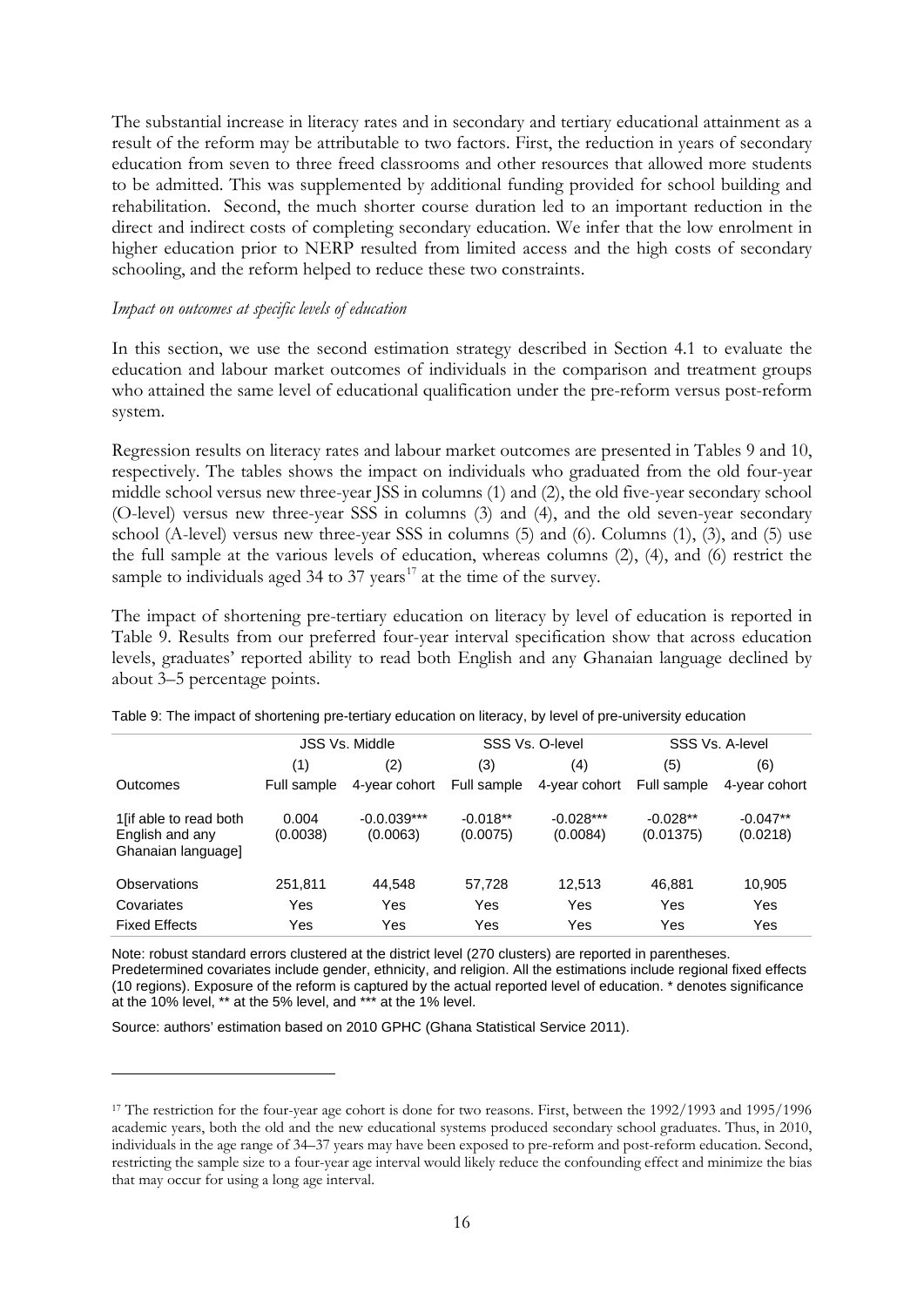The results reported in Table 10 assess the impact of shortening pre-tertiary education on labour market outcomes by attained level of education. While the findings regarding the impact on labour force participation are somewhat mixed and largely insignificant, we observe a sizeable and significant negative effect on the quality of employment. Results from our preferred four-year interval specification indicate that the reduction in the duration of pre-secondary education reduced the likelihood of formal employment by 2.5 percentage points and the likelihood of working as an employee by 1.5 percentage points. The effect is yet more pronounced at higher levels of education. Comparing SSS to O-level graduates, who have a three-year difference in the total duration of education, we find a significant decline in the chances of formal employment and working as an employee by 6.7 and 5.3 percentage points, respectively. Comparing SSS to A-level graduates, who have a five-year difference in the total duration of education, we find a strong negative impact on the likelihood of formal employment and working as an employee of 12.8 and 12.7 percentage points, respectively.

| Guucauon           |              |                       |              |                 |             |                 |
|--------------------|--------------|-----------------------|--------------|-----------------|-------------|-----------------|
|                    |              | <b>JSS Vs. Middle</b> |              | SSS Vs. O-level |             | SSS Vs. A-level |
|                    | (1)          | (2)                   | (3)          | (4)             | (5)         | (6)             |
| Outcomes           | Full sample  | 4-year cohort         | Full sample  | 4-year cohort   | Full sample | 4-year cohort   |
| 1 [if participates | $-0.0287***$ | 0.00005               | $0.0183*$    | $-0.0149**$     | $-0.0104$   | $-0.00034$      |
| in labour force]   | (0.00265)    | (0.00287)             | (0.00971)    | (0.00621)       | (0.0056)    | (0.0163)        |
| 1[if works in      | $-0.0177***$ | $-0.0246***$          | $-0.0658***$ | $-0.0670***$    | $-0.101***$ | $-0.128***$     |

formal sector] (0.00236) (0.00327) (0.00845) (0.0119) (0.0158) (0.0299)

1[if works as -0.0065\* -0.0147\*\*\* -0.0518\*\*\* -0.0529\*\*\* -0.0791\*\*\* -0.127\*\*\* employee] (0.00332) (0.00314) (0.00615) (0.0111) (0.0132) (0.0278)

Observations 251,811 44,548 57,728 12,513 46,881 10,905 Covariates Yes Yes Yes Yes Yes Yes Fixed effects Tes Yes Yes Yes Yes Yes Yes Yes Yes

Table 10: Impact of shortening the years of education on labour market outcomes, by level of pre-university education

Note: robust standard errors clustered at the district level (270 clusters) are reported in parentheses. Predetermined covariates include gender, ethnicity, and religion. All the estimations include regional fixed effects

(10 regions). Exposure of the reform is captured by the actual reported level of education. \* denotes significance at the 10% level, \*\* at the 5% level, and \*\*\* at the 1% level.

Source: authors' estimation based on 2010 GPHC (Ghana Statistical Service 2011).

Both sets of results presented in this section suggest that the sharp reduction in the duration of education induced by NERP reduced the quality of education. This corroborates earlier findings in the literature pointing to major weaknesses in the implementation of the reform, which failed to achieve quality targets (Agyeman et al. 2000).

#### *Impact of shortening pre-tertiary education versus curriculum changes*

In addition to the effects on completion rates and schooling quality discussed in the two preceding subsections, the labour market effects of NERP detected in Section 5.2 could also be partly driven by changes in the secondary school curriculum induced by the reform. As discussed in Section 2.1, NERP introduced vocational and technical subjects into the JSS curriculum. This was intended to aid those not advancing to higher education to find jobs or create their own businesses using the skills they acquired in school. If the curriculum change had any effect on labour market outcomes, we would expect to see a higher likelihood among the treated cohort to engage in vocationalrelated careers—including crafts, construction, and manufacturing—compared to the control cohort. Figure 6 plots the relationship between the running variable and the probability of engaging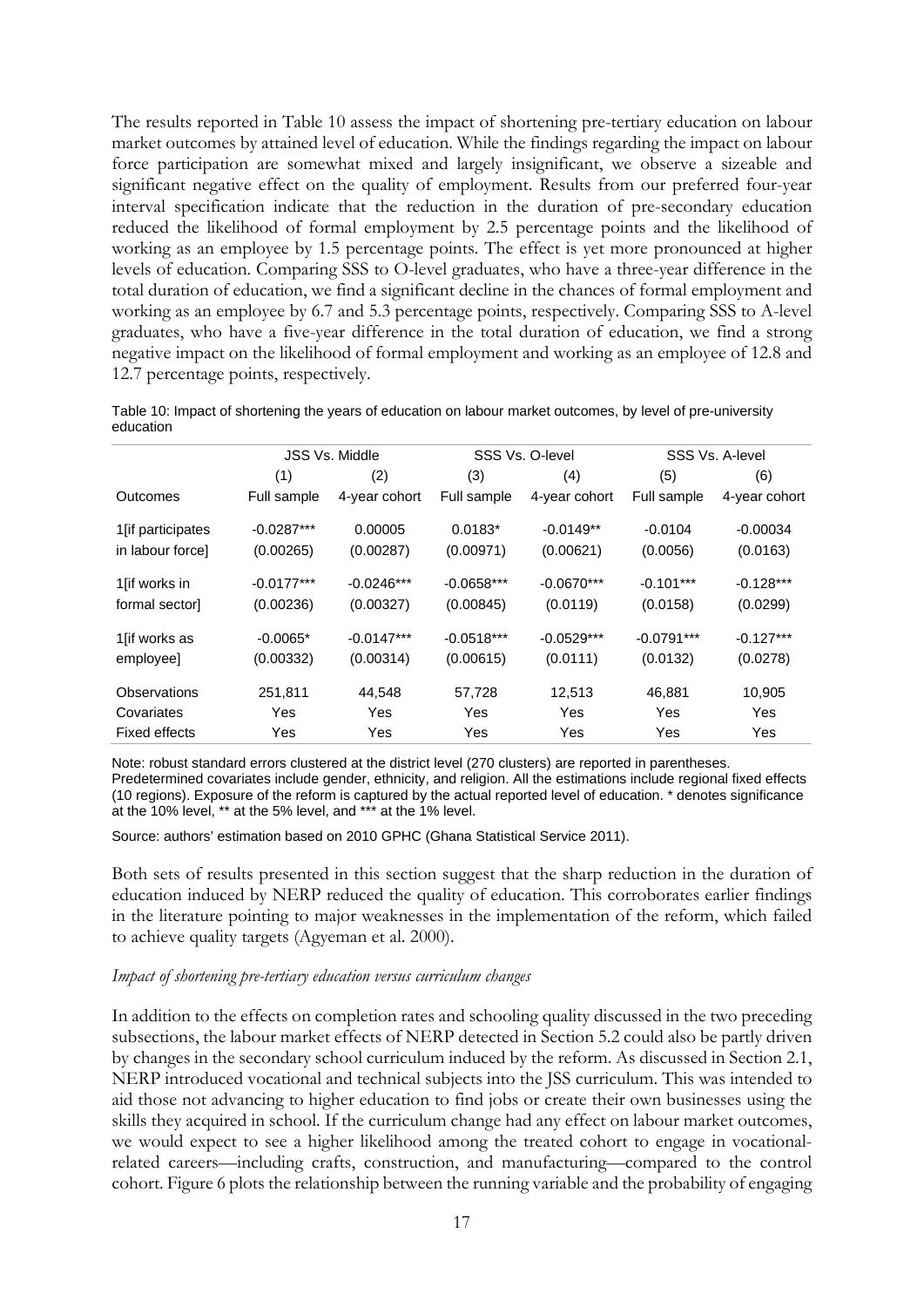in each of these three sectors. We see that the distributions of all the three outcomes are continuous at the threshold for the quadratic fitted lines, though the local linear line for the likelihood of employment in construction suggests a possible discontinuity at the threshold.



Figure 6: Impact of exposure to the new education system on vocational careers

Source: authors' computation based on 2010 GPHC (Ghana Statistical Service 2011).

|  | Table 11: Impact of exposure to the new education system on vocational careers |  |  |  |
|--|--------------------------------------------------------------------------------|--|--|--|
|  |                                                                                |  |  |  |

|                              | (1)         | (2)            |
|------------------------------|-------------|----------------|
| Outcomes                     | Full sample | Bandwidth of 7 |
| 1[if works in crafts]        | $-0.0165*$  | 0.000989       |
|                              | (0.00935)   | (0.00765)      |
| 1[if works in construction]  | $-0.00386$  | 0.00401        |
|                              | (0.00320)   | (0.00314)      |
| 1[if works in manufacturing] | $-0.00837$  | $-0.00269$     |
|                              | (0.00631)   | (0.00671)      |
| <b>Observations</b>          | 830,640     | 429,118        |
| Spline                       | Quadratic   | Linear         |
| Covariates                   | Yes         | Yes            |
| <b>Fixed Effects</b>         | Yes         | Yes            |
|                              | (1)         | (2)            |

Note: robust standard errors are clustered at the district level (170 clusters) are in parentheses. All the estimations include regional fixed effects. Predetermined covariates included are gender, ethnicity, and religion. NERP is used as an instrument for exposure of the reform. \* represents significance at 10% level. \*\* at 5% level and \*\*\* at 1% level. Years of birth have been re-centred at the discontinuity threshold (1973). Outcome variable 'employee' is a dummy defined as 1 (if a person is employed by somebody), the rest of the variables are also dummies and similarly defined as employee.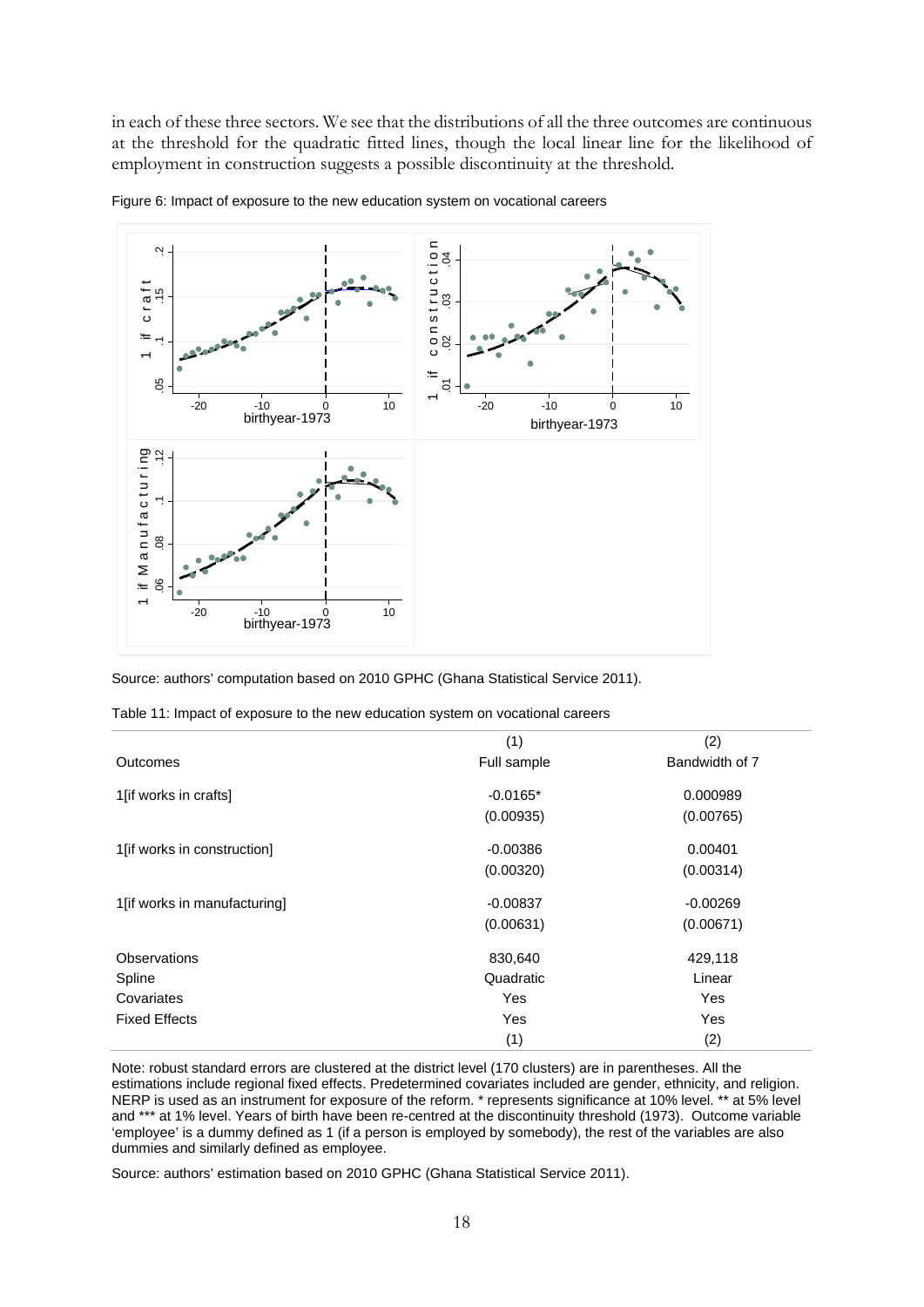The results presented in Table 11 show that, according to the preferred local linear regression specification, the impact of NERP on career choice in vocational or technical fields is not statistically different from zero. This finding resonates with the criticism by Agyeman et al. (2000) of the implementation of the reform, indicating that it did not improve the quality of education outcomes and suggesting that the post-reform curriculum was rather inferior to the pre-reform one. Based on our findings and arguments provided in the literature, we conclude that the change in curriculum is unlikely to be driving the detected positive aggregate impact on labour market outcomes. Moreover, if there was any effect, we expect that the vocationalization of the curriculum would have tended to increase the likelihood of self-employment, thus working against the labour market effects detected in Section 5.2.

## **5.4 Robustness checks**

We investigate the robustness of the findings presented in sections 5.1 and 5.2 with respect to four considerations, including (i) the choice of the bandwidth, (ii) the choice of the primary school starting age, (iii) the exclusion of outliers, (iv) heterogeneity in effects across population groups, and (iv) the clustering of standard errors at different levels.

First, the longer the bandwidth, the larger the likelihood of the estimator being affected by cohort effects. Therefore, we re-estimate the effect on labour market outcomes using two alternative specifications with smaller bandwidths of 4 and 2, as well as using an approach that allows for optimal bandwidth selection, following Imbens and Kalyanaraman (2012). Tables A2 and A3 in the Appendix present the results. We find very similar effects across specifications. The robustness of the results even using a short bandwidth of 2 provides a strong indication that the estimated effects are not driven by cohort effects or confounding factors in the macroeconomic or labour market environment. This is because the last batch of pre-NERP students completed secondary school (A-level) in 1996, while the first batch of post-NERP students graduated from SSS in 1993. Since treated and untreated students graduated simultaneously during this transition period, any labour market policy implemented during this time would have benefitted both the treatment and comparison groups.

Second, our baseline specification assumes a uniform school starting age across regions. In practice, school starting ages tend to differ geographically. We address this concern by reestimating the effect on labour market outcomes using the variation in school starting age across districts. This is done by combining the mean age of beginning primary school across districts and birthyears of individuals to determine the year one first enters JSS/middle school—which then serves as the running variable and the cut-off occurring at 1987, the implementation year of NERP. Table A4 in the Appendix presents the results. The results from the table are consistent with the baseline regression, although the size of the effect is slightly smaller in this specification.

Third, we assess the sensitivity of results with respect to the inclusion or exclusion of outliers. The data suggest that some respondents did not know their exact ages and therefore used the nearest fifth or tenth birthyear as an approximation (for example, the frequency of people born in 1960 is 33,330 whereas the frequencies between 1961 and 1964 are all hovering around 15,000). To ensure that this clustering is not driving the discontinuity assessed in this study, we re-estimate the effect on labour market outcomes excluding those birthyears in which bunching is likely to occur. Table A5 in the Appendix presents the results. The overall pattern is consistent with our baseline specification, although effect sizes tend to be somewhat smaller in this specification. While this may suggest that the reform had a more pronounced effect on the labour market outcomes of individuals from low socioeconomic backgrounds (who are less likely to know their exact date of birth), this finding must be interpreted with caution as the data do not allow us to explicitly test for heterogenous effects by wealth level.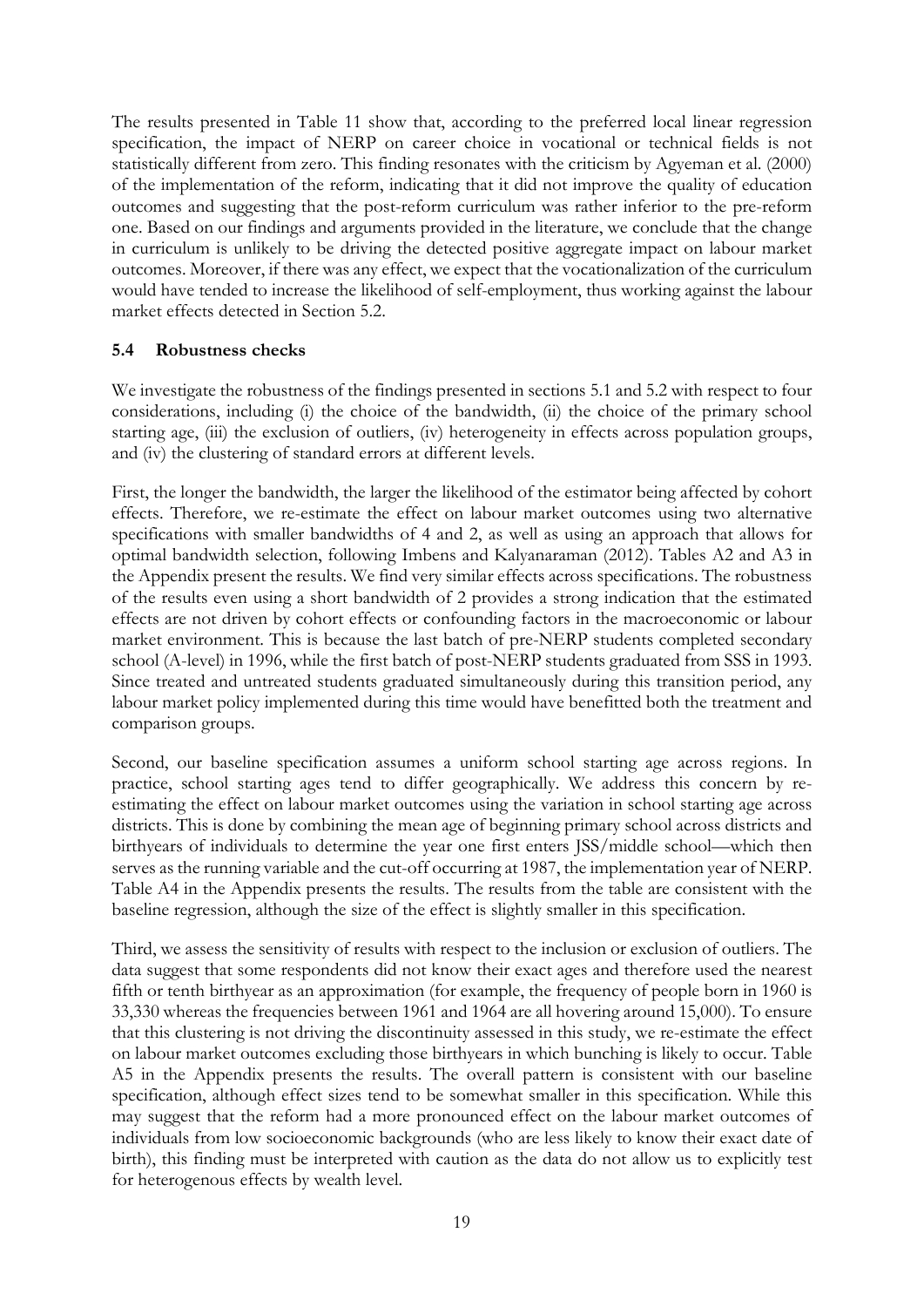Fourth, Table A6 tests heterogeneity in effects across population groups by re-estimating the effect on labour market outcomes separately for males and females.[18](#page-21-0) We find the reduction in the duration of pre-tertiary education has a stronger positive impact on the labour market success of females. This may be explained by the strong impact of the reform on post-primary education of women compared to men.<sup>[19](#page-21-1)</sup>

Fifth, we check the robustness of findings with respect to the clustering of standard errors at different levels. In our baseline specification, standard errors are clustered at the district level. We experimented with two alternative specifications: (i) clustering standard errors by year of birth, and (ii) clustering both by year of birth and at the district level using the multistage clustering method of Cameron et al. (2011). As can be seen from Table A7 in the Appendix, the estimated effects on formal sector employment and working as an employee remain significant across specifications.

## **6 Conclusion**

In this study, we investigated the causal effect of shortening the duration of pre-university education on long-term labour market outcomes in Ghana. We used the education reform of 1987 as a natural experiment, whereby the nationwide restructuring of basic and secondary schooling drastically reduced the duration of pre-tertiary education from 17 to 12 years. Our identification strategy exploited the reform-induced discontinuity in the duration of schooling across pre- and post-reform birth cohorts who entered the labour market around the same time and thus faced the same macroeconomic environment and labour market conditions.

Our findings indicate that the reform, on average, improved the labour market success of treated cohorts. While we find no statistically significant effect on rates of labour force participation, results from our preferred specification indicate that NERP increased the probability of working in the formal sector by 8.2 percentage points and of working as an employee by 7.8 percentage points. We rule out changes in curriculum as potential drivers and attribute the identified effects to an expansion in access to education because of NERP. We detect a positive treatment effect on average literacy rates across education levels of 13 to 14 percentage points. Moreover, according to our preferred specification, the treatment group is on average 15.5 percentage points more likely than the comparison group to have completed secondary school and has a 5.1 percentage point higher likelihood of having acquired tertiary education. We argue that this was likely driven by a combination of three factors: first, the reduction in years of schooling freed resources to admit more students; second, the shorter course duration reduced the direct and indirect (opportunity) costs of obtaining a secondary school degree; and, third, additional financial support went into school building and rehabilitation.

However, this increase in the number of students acquiring higher levels of education came at the expense of lower quality. That is, compared to pre-NERP graduates, those who attained the same level of schooling in a shorter time under the post-NERP education system show worse literacy outcomes and are less likely to work in formal employment or as an employee, with the latter

<span id="page-21-0"></span><sup>18</sup> We are only able to disaggregate effects by predetermined characteristics (such as gender, religion, or ethnicity). While it would have been interesting to test for heterogeneity in effects across geographic regions, this is complicated by the chosen focus on long-term labour market outcomes observed 20 years after the first batch of JSS students graduated. Given that rural–urban mobility is likely endogenous to educational attainment, selective migration would lead to biased estimates.

<span id="page-21-1"></span><sup>19</sup> Secondary education among females increased by 16.6 compared to 14.5 percentage points among men.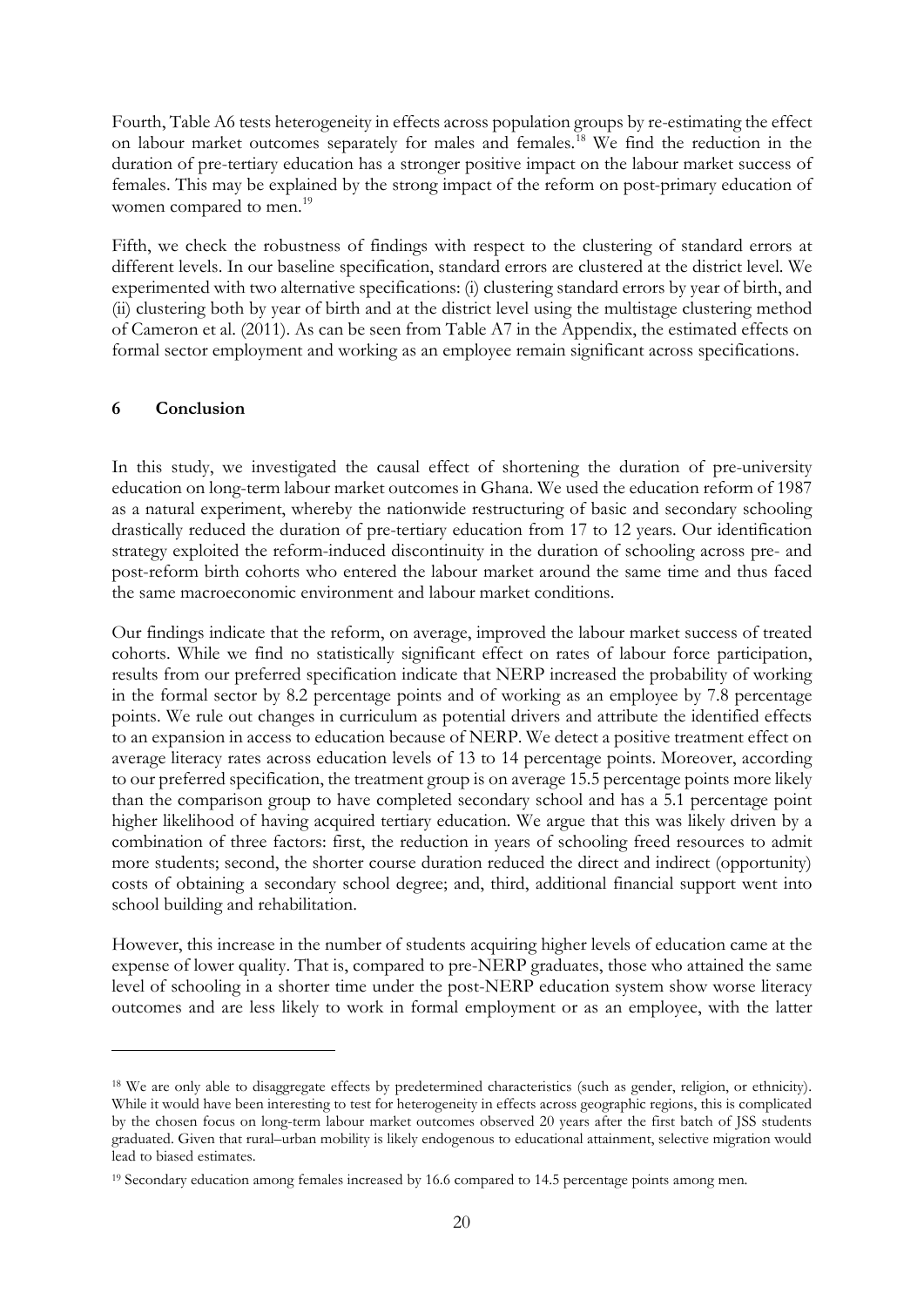effects being more pronounced at higher levels of education. This result corroborates earlier claims in the literature pointing to major weaknesses of the reform in meeting its quality targets (Agyeman et al. 2000), and is consistent with the findings obtained by existing studies evaluating educational reforms in Germany and Canada which generally suggest that a reduction in the years of secondary education negatively affects human capital development and hence outcomes in the labour market (see, for example, Büttner and Thomsen 2015; Krashinsky 2014; Meyer and Thomsen 2016; Thomsen 2015).

Summarizing, the detected positive impact of the drastic reduction in the duration in pre-tertiary education induced by the 1987 reform on average long-term labour market outcomes in Ghana must be interpreted against the country context at the time. Three key factors deserve attention in this regard. First, the 17 years of pre-tertiary education in Ghana far exceeded the average of 12- 14 years required in most of the world. The reduction by five years freed substantial resources, which allowed more students to enrol. Second, the restructuring of the education system was supplemented by additional resources provided for school building and rehabilitation, leading to further improvements in education access. Third, the reform was implemented at a time when enrolment rates were on the decline and the vast majority of students dropped out of education before completing secondary school, often due to being unable to afford the direct and indirect costs of attendance. In such a setting, allowing more students to access and complete both basic and secondary education was of prime importance and those who benefitted were able to seize better job opportunities. However, while, in this specific setting, the improvement in labour market outcomes due to better education access dominated the negative effects associated with the reduction in education quality, we expect that outcomes would have been yet more favourable if the quality had not been compromised. Moreover, as the evidence from other countries has shown, the quality effect may easily dominate in other settings, and governments should pay utmost attention not to compromise the quality of education when restructuring the duration of course programmes.

#### **References**

- Abekah-Nkrumah, G., P.O. Asuming, and H. Yusif (2019). 'Duration of High School Education and Youth Labour Market Outcomes: Evidence from a Policy Experiment in Ghana'. *Journal of International Development*, 31(7): 617–31.<https://doi.org/10.1002/jid.3429>
- Agyeman, D.K., J.J. Baku, R. Gbadamosi, E. Addabor, K. Adoo-Adeku, and M. Cudjoe (2000). *Review of Education Sector Analysis in Ghana 1987–1998. Working Group on Education Sector Analysis*. Paris: UNESCO.
- Akyeampong, A.K. (2002). *Vocationalisation of Secondary School Education in Ghana: A Case Study. Regional Vocational Skills Development Review*. Washington, DC: World Bank.
- Akyeampong, K., J. Djangmah, A. Seidu, A. Oduro, and F. Hunt (2007). *Access to Basic Education in Ghana: The Evidence and the Issues. CREATE Country Analytic Review*. Brighton and Winneba: University of Sussex/The University of Education at Winneba.
- Arrow, K.J. (1973). 'Higher Education as a Filter'. *Journal of Public Economics*, 2(3): 193–216. [https://doi.org/10.1016/0047-2727\(73\)90013-3](https://doi.org/10.1016/0047-2727(73)90013-3)
- Becker, G. (1993). *Human Capital: A Theoretical and Empirical Analysis, with Special Reference to Education*. (3rd ed.). Chicago, IL: The University of Chicago Press.
- Boahen, A.E., and C. Yamauchi (2018). 'The Effect of Female Education on Adolescent Fertility and Early Marriage: Evidence from Free Compulsory Universal Basic Education in Ghana'. *Journal of African Economies*, 27(2): 227–48. [https://doi.org/10.1093/jae/ejx025](https://doi.org/)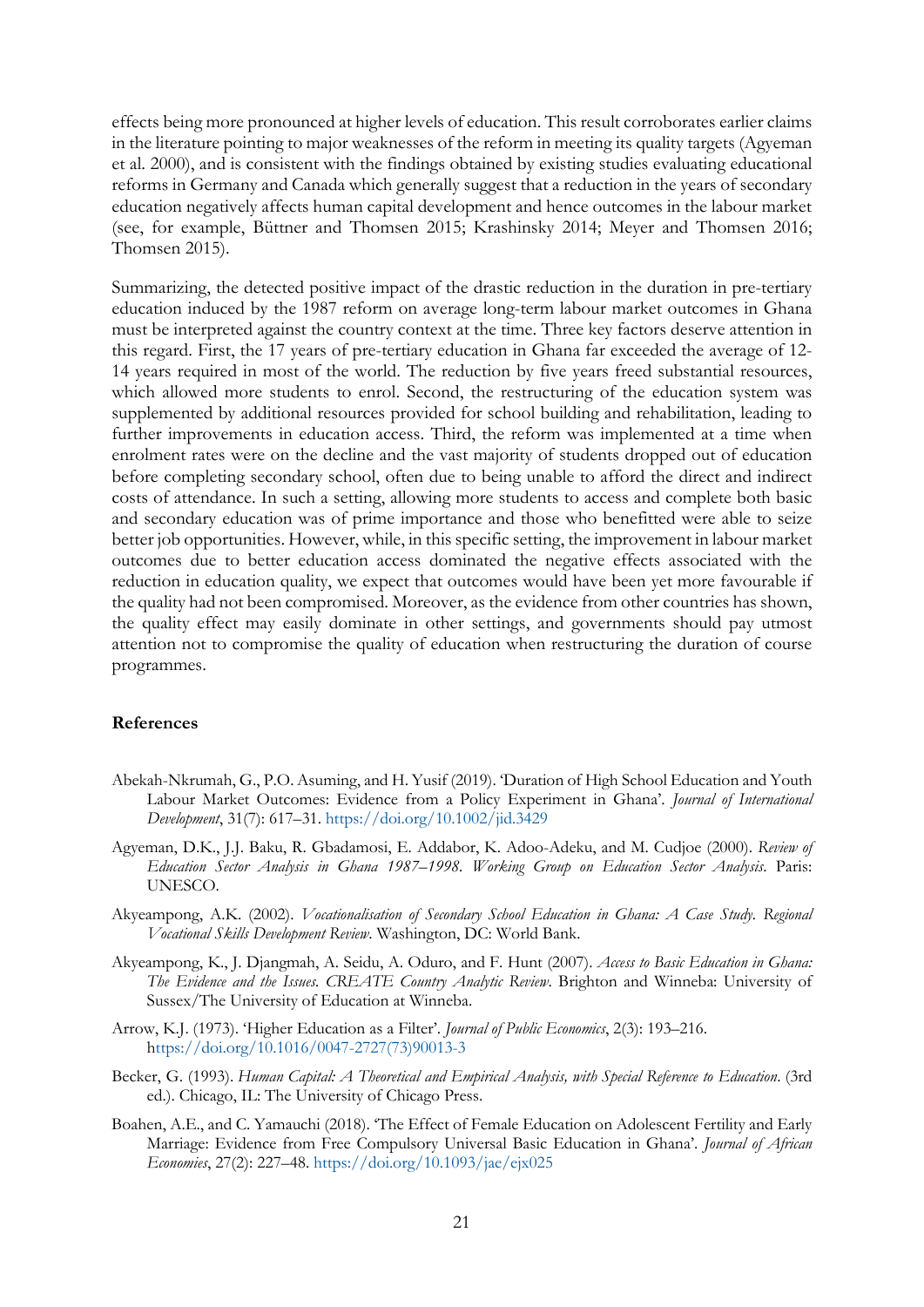- Büttner, B., and S.L. Thomsen (2015). 'Are we Spending Too Many Years in School? Causal Evidence of the Impact of Shortening Secondary School Duration'. *German Economic Review*, 16(1): 65–86. <https://doi.org/10.1111/geer.12038>
- Cameron, A.C., J.B. Gelbach, and D.L. Miller (2011). 'Robust Inference with Multi-way Clustering'. *Journal of Business & Economic Statistics*, 29(2): 238–49. <https://doi.org/10.1198/jbes.2010.07136>
- Duflo, E., P. Dupas, and M. Kremer (2017). 'The Impact of Free Secondary Education: Experimental Evidence from Ghana'. Mimeo, MIT.
- Elsayed, A., and O. Marie (2015). 'How Does Reducing Years of Compulsory Schooling Affect Education and Labor Market Outcomes in a Developing Country?'. Working Paper 944. Giza: Economic Research Forum.
- Ghana Statistical Service (2011). 'Ghana Population and Housing Census 2010 (10% at EA level), v1.0'. Available at:<http://www.statsghana.gov.gh/nada/index.php/catalog/51> (accessed) August 2020).
- Ghana Statistical Service (2014). 'Ghana Living Standards Survey VI 2012-2013 (GLSS 6), v1.0.'. Available at:<https://www2.statsghana.gov.gh/nada/index.php/catalog/51> (accessed August 2020).
- Ghana Statistical Service (2016). 'Ghana Living Standard Survey V 2005-2006 (GLSS 5), v2.0.'. Available at:<https://www2.statsghana.gov.gh/nada/index.php/catalog/51> (accessed August 2020).
- Imbens, G.W., and K. Kalyanaraman (2012). 'Optimal Bandwidth Choice for the Regression Discontinuity Estimator'. *The Review of Economic Studies*, 79(3): 933–59. https://doi.org/ [10.1093/restud/rdr043](https://doi.org/%2010.1093/restud/rdr043)
- Imbens, G.W., and T. Lemieux (2008). 'Regression Discontinuity Designs: A Guide to Practice'. *Journal of Econometrics*, 142(2): 615–35.<https://doi.org/10.1016/j.jeconom.2007.05.001>
- Keichi, O, and M. Nishimura (2015). *Comparative Analysis on Universal Primary Education Policy and Practice in Sub-saharan Africa: The Cases of Ghana, Kenya, Malawi and Uganda*. (1st ed.). Rotterdam: Sense Publishers.
- Knight, J., and R. Sabot (1990). *Education, Productivity and Inequality: The East African Natural Experiment*. Oxford: Oxford University Press.
- Krashinsky, H. (2014). 'How Would One Extra Year of High School Affect Academic Performance in University? Evidence from an Educational Policy Change'. *Canadian Journal of Economics/Revue canadienne d'économique*, 47(1): 70–97.<https://doi.org/10.1111/caje.12066>
- Kuepié, M., and C.J. Nordman (2016). 'Where Does Education Pay Off in Sub-Saharan Africa? Evidence from Two Cities of the Republic of Congo'. *Oxford Development Studies*, 44(1): 1–27. <https://doi.org/10.1080/13600818.2015.1110568>
- Lee, D.S., and T. Lemieux (2010). 'Regression Discontinuity Designs in Economics'. *Journal of Economic Literature*, 48(2): 281–355[. https://doi.org/10.1257/jel.48.2.281](https://doi.org/10.1257/jel.48.2.281)
- Meyer, T., and S.L. Thomsen (2016). 'How Important is Secondary School Duration for Postsecondary Education Decisions? Evidence from a Natural Experiment'. *Journal of Human Capital*, 10(1): 67–108. <https://doi.org/10.1086/684017>
- Meyer, T., S.L. Thomsen, and H. Schneider (2019). 'New Evidence on the Effects of the Shortened School Duration in the German States: An Evaluation of Post-secondary Education Decisions'. *German Economic Review*, 20(4): e201–e253.<https://doi.org/10.1111/geer.12162>
- Mincer, J. (1991). 'Education and Unemployment'. NBER Working Paper 3838. Cambridge, MA: National Bureau of Economic Research.<https://doi.org/10.3386/w3838>
- Murphy, R. (1988). *Social Closure: The Theory of Monopolization and Exclusion*. Oxford: Clarendon Press.
- Osei, G.M. (2004). 'The 1987 Junior Secondary-School Reform in Ghana: Vocational or Pre-vocational in Nature?'. *International Review of Education*, 50: 425–46.<https://doi.org/10.1007/s11159-004-4616-9>
- Oyelere, R.U. (2010). 'Africa's Education Enigma? the Nigerian Story'. *Journal of Development Economics*, 91(1): 128–39.<https://doi.org/10.1016/j.jdeveco.2009.04.001>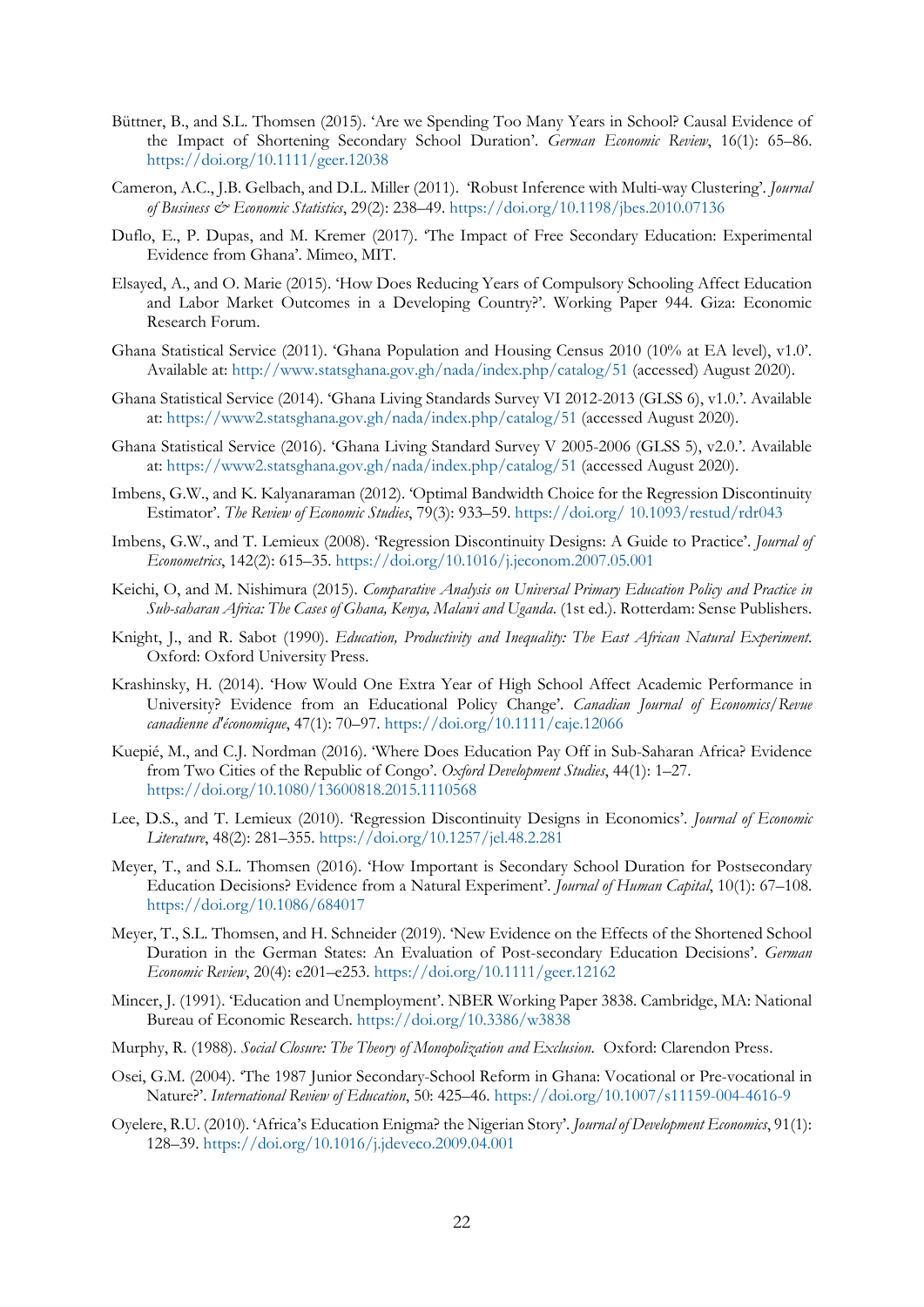- Ozier, O. (2016). 'The Impact of Secondary Schooling in Kenya: a Regression Discontinuity Analysis'. *Journal of Human Resources*, 53(1): 157–88[. https://doi.org/10.3368/jhr.53.1.0915-7407R](https://doi.org/10.3368/jhr.53.1.0915-7407R)
- Parkin, F. (1979). *Marxism and Class Theory: A Bourgeois Critique*. London: Tavistock Press.
- Spence, M. (1973). 'Job Market Signaling'. *Quarterly Journal of Economics*, 87(3): 355–74. <https://doi.org/10.2307/1882010>
- Stiglitz, J.E. (1975). 'The Theory of Screening, Education and Distribution of Income'. *The American Economic Review*, 65(3): 283–300.
- Tanaka, C. (2012). 'Profile and Status of Untrained Teachers: Experiences in Basic Schools in Rural Ghana'. *Compare: A Journal of Comparative and International Education*, 42(3): 415–38. <https://doi.org/10.1080/03057925.2011.634540>
- Thiel, H., S.L. Thomsen, and B. Büttner (2014). 'Variation of Learning Intensity in Late Adolescence and the Effect on Personality Traits'. *Journal of the Royal Statistical Society*, Series A 177(4): 861–92.
- Thomsen, S.L. (2015). 'The Impacts of Shortening Secondary School Duration'. *IZA World of Labor*, 166. <https://doi.org/10.15185/izawol.166>
- World Bank (2004). *Books, Buildings, and Learning Outcomes: An Impact Evaluation of World Bank Support to Education in Ghana*. Washington, DC: World Bank, Operations Evaluation Department.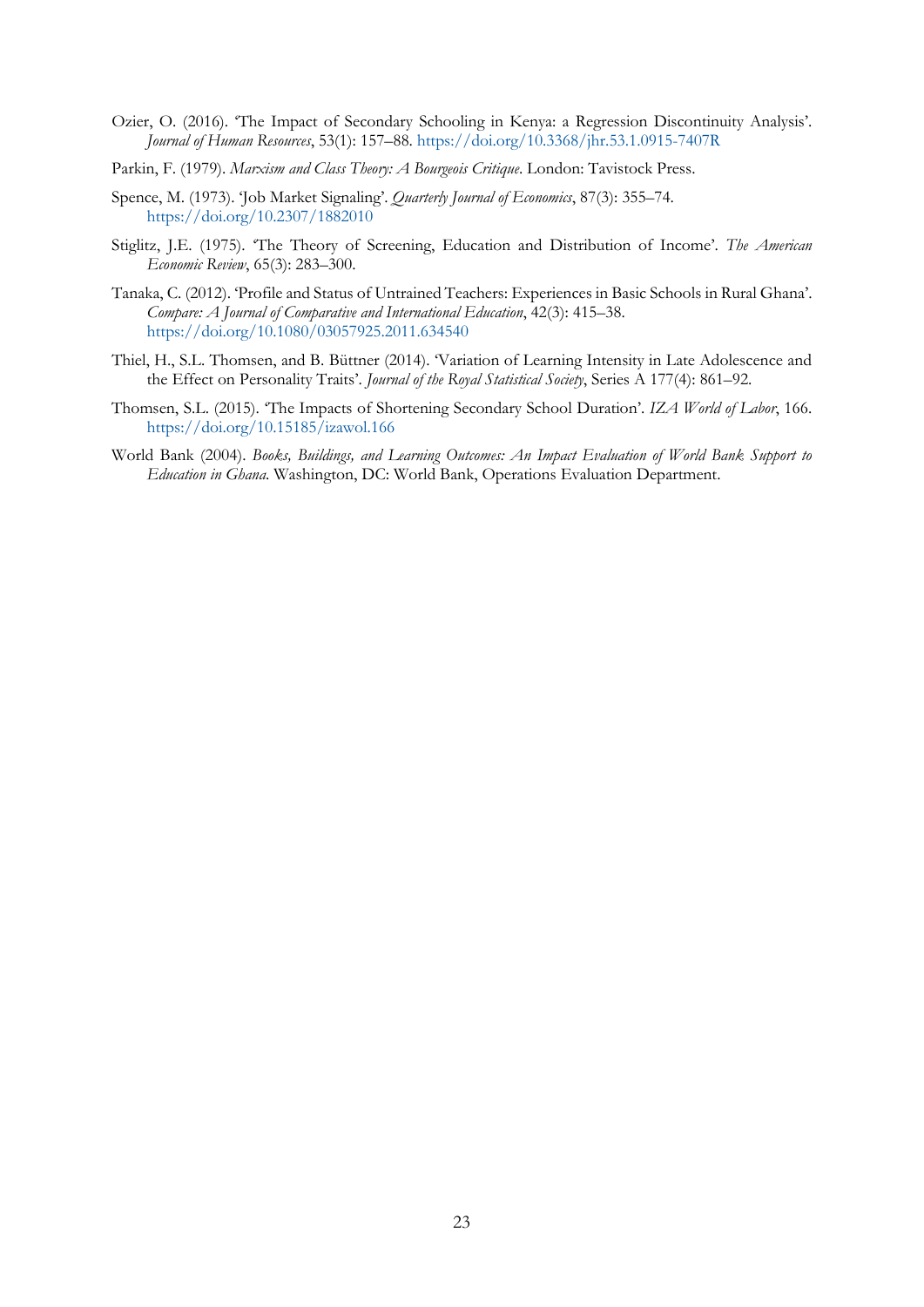## **Appendix**

## **Tables**

Table A1: Comparison between data and full population

|                                           | (1)               | (2)            |
|-------------------------------------------|-------------------|----------------|
| Variable                                  | Census report (%) | 10% Sample (%) |
| Proportion of Ghanaians                   | 97.6              | 97.58          |
| Gender (1 if female)                      | 51.2              | 51.19          |
| Economically active population            | 54.2              | 54.19          |
| Literate (16 years or above)              | 74.1              | 74.17          |
| Urban                                     | 50.9              | 50.87          |
| Education (3 years or above)              |                   |                |
| Never attended school                     | 23.4              | 23.40          |
| Currently attending school                | 39.5              | 39.44          |
| Attended school                           | 37.1              | 37.16          |
| Occupation(15 years and above)            |                   |                |
| Skilled agriculture, forestry and fishing | 41.2              | 43.82          |
| Service and sales workers                 | 21.0              | 20.39          |
| Craft and related workers                 | 15.2              | 14.58          |
| Others                                    | 22.6              | 21.21          |
| Employment status (15 years and above)    |                   |                |
| Self-employed                             | 64.8              | 61.05          |
| Family worker                             | 11.5              | 16.79          |
| Employee                                  | 18.2              | 17.63          |
| Others                                    | 5.5               | 4.53           |
| Ethnicity                                 |                   |                |
| Akan                                      | 47.5              | 46.95          |
| Mole Dagbani                              | 16.6              | 17.12          |
| Ewe                                       | 13.9              | 13.44          |
| <b>Others</b>                             | 22.0              | 22.49          |
| Religion                                  |                   |                |
| Christian                                 | 71.2              | 71.13          |
| Islam                                     | 17.6              | 17.04          |
| Others                                    | 11.2              | 11.83          |

Note: the distribution of occupation and employment status are based on economically active population.

Source: figures in column (1) are based on 2010 census report (Ghana Statistical Service 2011) and those in column (2) are from authors own calculation.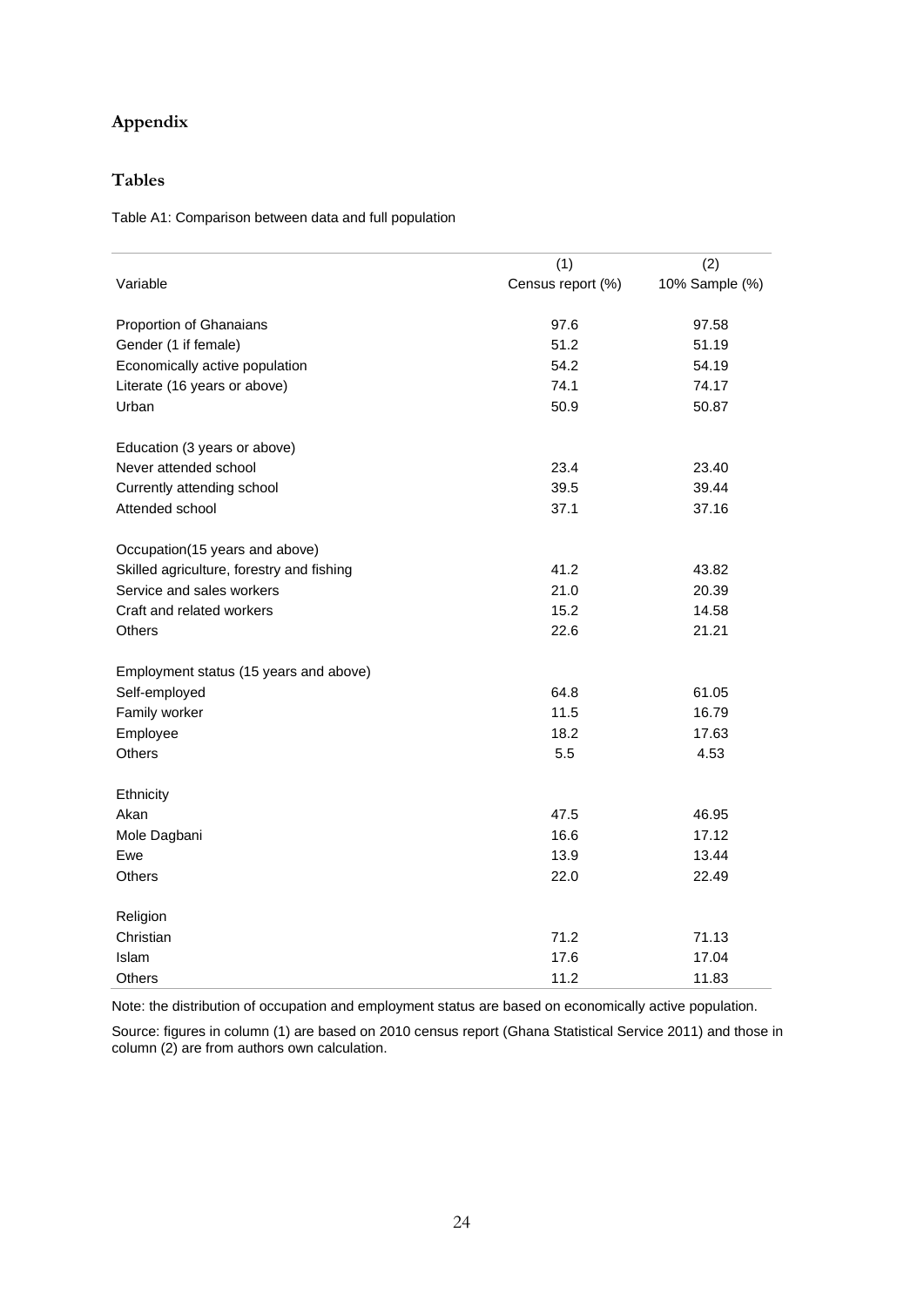Table A2: Impact of shortening pre-tertiary education on labour market outcomes using smaller bandwidths

|                                    | (1)            | (2)            |
|------------------------------------|----------------|----------------|
| Outcomes                           | Bandwidth of 2 | Bandwidth of 4 |
|                                    |                |                |
| 1[if participates in labour force] | $-0.0105$      | $-0.000689$    |
|                                    | (0.0169)       | (0.01)         |
|                                    |                |                |
| 1[if works in formal sector]       | $0.0820***$    | $0.0613***$    |
|                                    | (0.0134)       | (0.009)        |
|                                    |                |                |
| 1[if works as employee]            | 0.0766***      | $0.0502***$    |
|                                    | (0.0154)       | (0.0138)       |
|                                    |                |                |
| Observations                       | 95,940         | 229,028        |
| Spline                             | Linear         | Linear         |
| Covariates                         | Yes            | Yes            |
| Fixed effects                      | Yes            | Yes            |

Note: robust standard errors clustered at the district level (270 clusters) are reported in parentheses. Predetermined covariates include gender, ethnicity, and religion. All the estimations include regional fixed effects (10 regions). Year of birth, re-centred at the discontinuity threshold (1973), is used as an instrument for exposure of the reform. \* denotes significance at the 10% level, \*\* at the 5% level, and \*\*\* at the 1% level.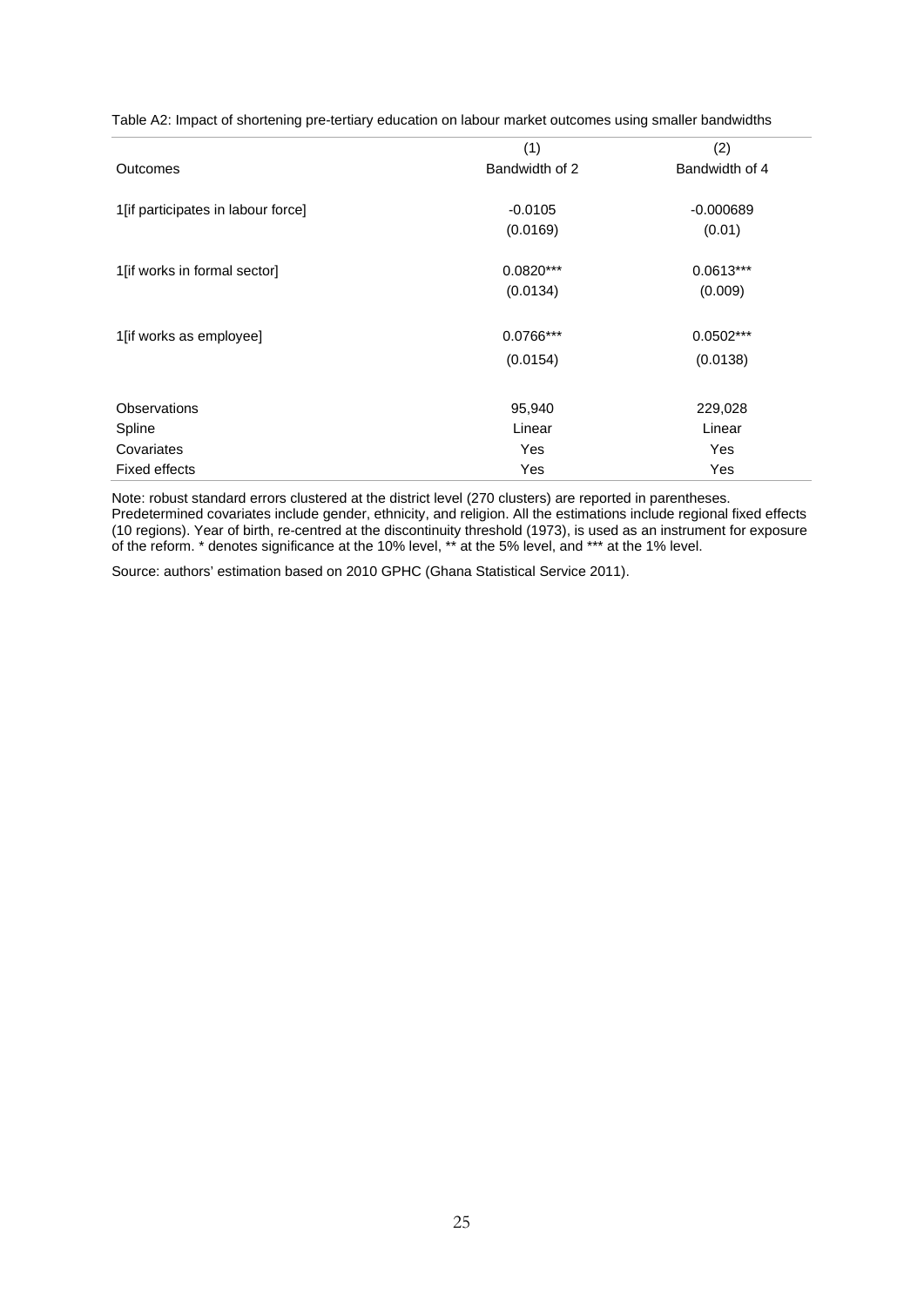| Exposure to NERP                   | Part A: First-stage results  |
|------------------------------------|------------------------------|
| 1[birthyear≥1973]                  | $0.30***$                    |
|                                    | (0.0034)                     |
|                                    | [1.1739]                     |
| Outcomes                           | Part B: Second-stage results |
| 1[if participates in labour force] | $-0.003$                     |
|                                    | (0.002)                      |
|                                    | [1.070]                      |
| 1[if works in formal sector]       | $0.069***$                   |
|                                    | (0.0098)                     |
|                                    | [1.121]                      |
| 1[if works as employee]            | $0.067***$                   |
|                                    | (0.011)                      |
|                                    | [1.152]                      |
| Spline                             | Linear                       |
| Covariates                         | <b>No</b>                    |
| <b>Fixed effects</b>               | No                           |

Table A3: Estimations using optimal bandwidth

Note: part A is for first-stage estimation and the estimations in Part B are for second-stage results. Predetermined covariates include gender, ethnicity, and religion. All the estimations include regional fixed effects (10 regions). Robust standard errors clustered at the district level (270 clusters) are in curly brackets and optimal bandwidth size are in square brackets. Year of birth, re-centred at the discontinuity threshold (1973), is used as an instrument for exposure of the reform. \* denotes significance at the 10% level, \*\* at the 5% level, and \*\*\* at the 1% level. Estimation is done using the rd code in STATA provided by Austin Nicholas. Optimal bandwidth selection method uses the method provided by Imbens and Kalyanaraman (2012).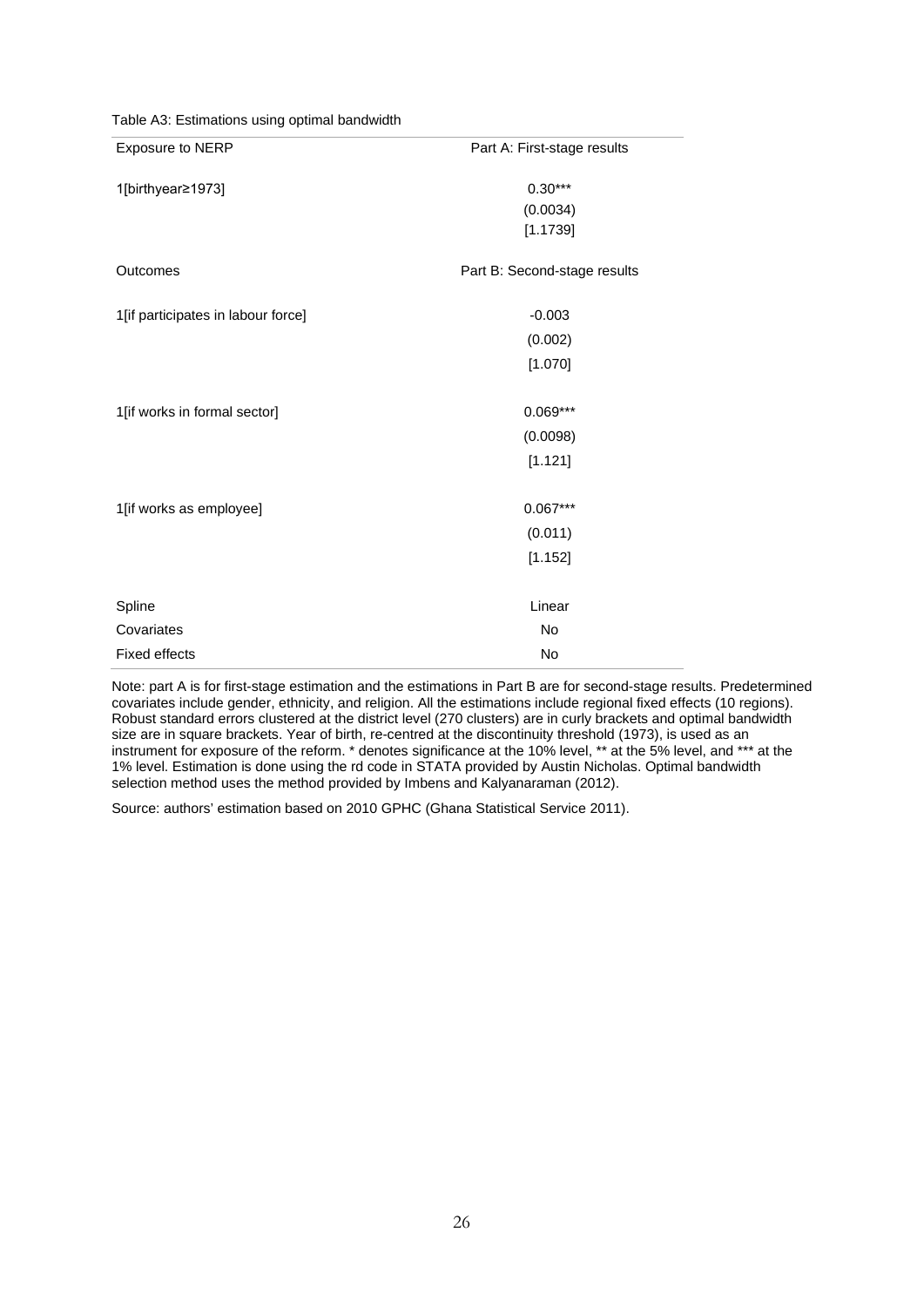| <b>Exposure to NERP</b>            | Part A: First-stage results  |
|------------------------------------|------------------------------|
| 1[birthyear≥1973]                  | $0.285***$                   |
|                                    | (0.018)                      |
| Outcomes                           | Part B: Second-stage results |
| 1[if participates in labour force] | 0.005                        |
|                                    | (0.0065)                     |
| 1[if works in formal sector]       | 0.0677***                    |
|                                    | (0.0074)                     |
|                                    |                              |
| 1[if works as employee]            | $0.0646***$                  |
|                                    | (0.0103)                     |
| <b>Observations</b>                | 429,117                      |
| Spline                             | Linear                       |
| Covariates                         | Yes                          |
| <b>Fixed effects</b>               | Yes                          |

Table A4: Estimations accounting for district variation in age of entering primary 1

Note: part A is for first-stage estimation and the estimations in Part B are for second-stage results. Robust standard errors clustered at the district level (270 clusters) are reported in parentheses. Predetermined covariates include gender, ethnicity, and religion. All the estimations include regional fixed effects (10 regions). Year of birth, re-centred at the discontinuity threshold (1973), is used as an instrument for exposure of the reform. \* denotes significance at the 10% level, \*\* at the 5% level, and \*\*\* at the 1% level.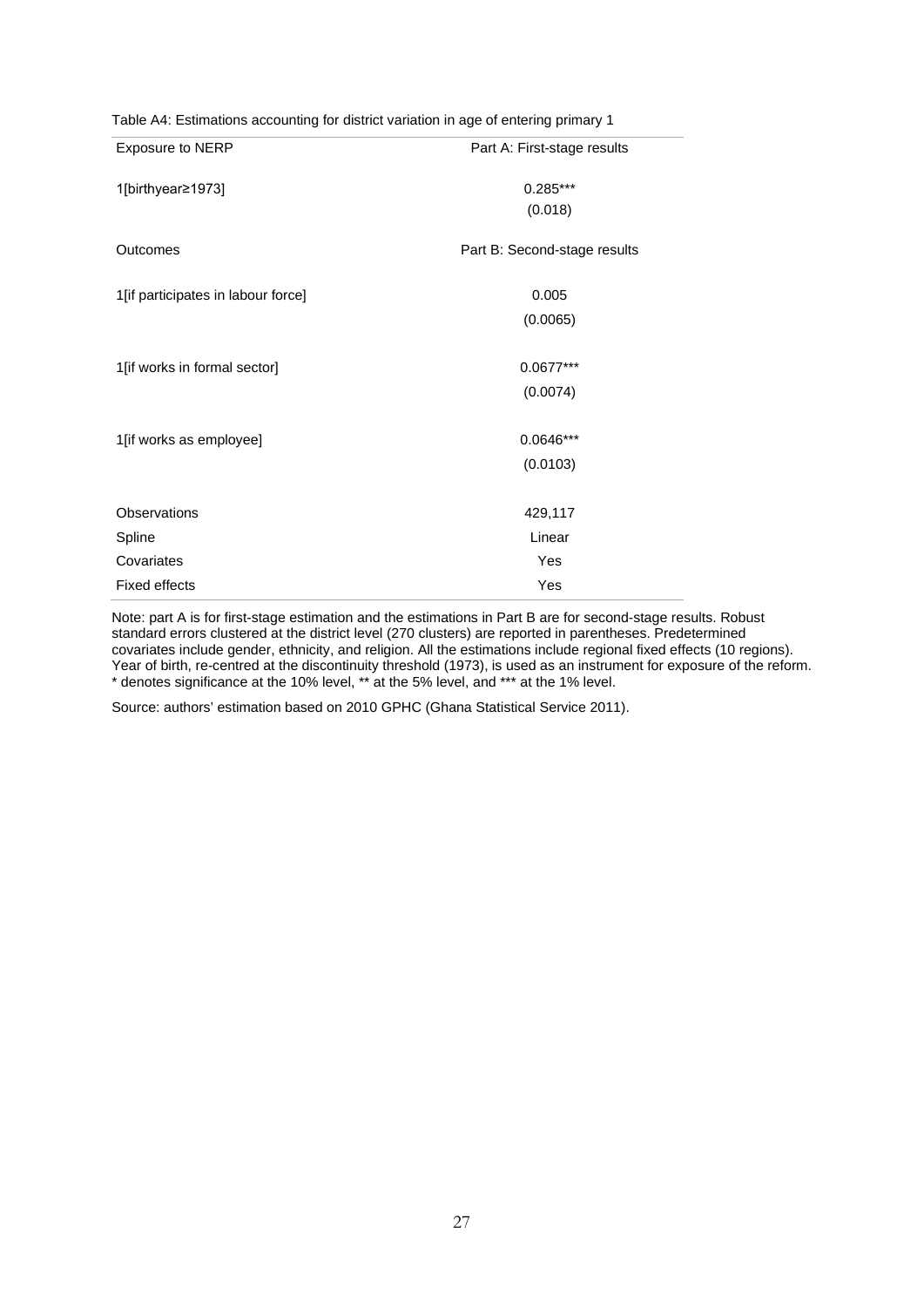Table A5: Impact of the shortening of pre-tertiary education on labour market outcomes excluding outliers

|                                    | (1)         | (2)            |
|------------------------------------|-------------|----------------|
| Outcomes                           | Full sample | Bandwidth of 7 |
| 1[if participates in labour force] | 0.0002      | $-0.0041$      |
|                                    | (0.006)     | (0.0062)       |
|                                    |             |                |
| 1[if works in formal sector]       | $0.0635***$ | $0.0573***$    |
|                                    | (0.0078)    | (0.0072)       |
|                                    |             |                |
| 1[if works as employee]            | $0.0549***$ | $0.0472***$    |
|                                    | (0.0103)    | (0.0106)       |
|                                    |             |                |
| <b>Observations</b>                | 574,165     | 278,319        |
| Spline                             | Quadratic   | Linear         |
| Covariates                         | Yes         | Yes            |
| <b>Fixed effects</b>               | Yes         | Yes            |

Note: robust standard errors clustered at the district level (270 clusters) are reported in parentheses. Predetermined covariates include gender, ethnicity, and religion. All the estimations include regional fixed effects (10 regions). Year of birth, re-centred at the discontinuity threshold (1973), is used as an instrument for exposure of the reform. \* denotes significance at the 10% level, \*\* at the 5% level, and \*\*\* at the 1% level.

Source: authors' estimation based on 2010 GPHC (Ghana Statistical Service 2011).

|                      | Full sample |             |                     | Bandwidth of 7 |            |                     |
|----------------------|-------------|-------------|---------------------|----------------|------------|---------------------|
|                      | (1)         | (2)         | (3)                 | (4)            | (5)        | (6)                 |
| <b>Outcomes</b>      | Male        | Female      | Test of<br>equality | Male           | Female     | Test of<br>equality |
| 1 [if participates]  | 0.006       | $0.037***$  | $P = 0.00$          | $0.011**$      | 0.0025     | $P=0.02$            |
| in labour force]     | (0.0055)    | (0.0069)    |                     | (0.0053)       | (0.0068)   |                     |
| 1[if works in        | $0.065***$  | $0.156***$  | $P = 0.00$          | $0.056***$     | $0.115***$ | $P=0.00$            |
| formal sector]       | (0.0088)    | (0.0085)    |                     | (0.007)        | (0.009)    |                     |
| 1 [if works as       | $0.078***$  | $0.0128***$ | $P = 0.00$          | $0.064***$     | $0.097***$ | $P = 0.00$          |
| employee]            | (0.0121)    | (0.01)      |                     | (0.0112)       | (0.0117)   |                     |
| Observations         | 393,698     | 436,942     |                     | 204,168        | 224,950    |                     |
| Spline               | Quadratic   | Quadratic   |                     | Linear         | Linear     |                     |
| Covariates           | Yes         | Yes         |                     | Yes            | Yes        |                     |
| <b>Fixed effects</b> | Yes         | Yes         |                     | Yes            | Yes        |                     |

Table A6: Impact of the shortening of pre-tertiary education on labour market outcomes by gender

Note: robust standard errors clustered at the district level (270 clusters) are reported in parentheses. Predetermined covariates include gender, ethnicity, and religion. All the estimations include regional fixed effects (10 regions). Year of birth, re-centred at the discontinuity threshold (1973), is used as an instrument for exposure of the reform. \* denotes significance at the 10% level, \*\* at the 5% level, and \*\*\* at the 1% level.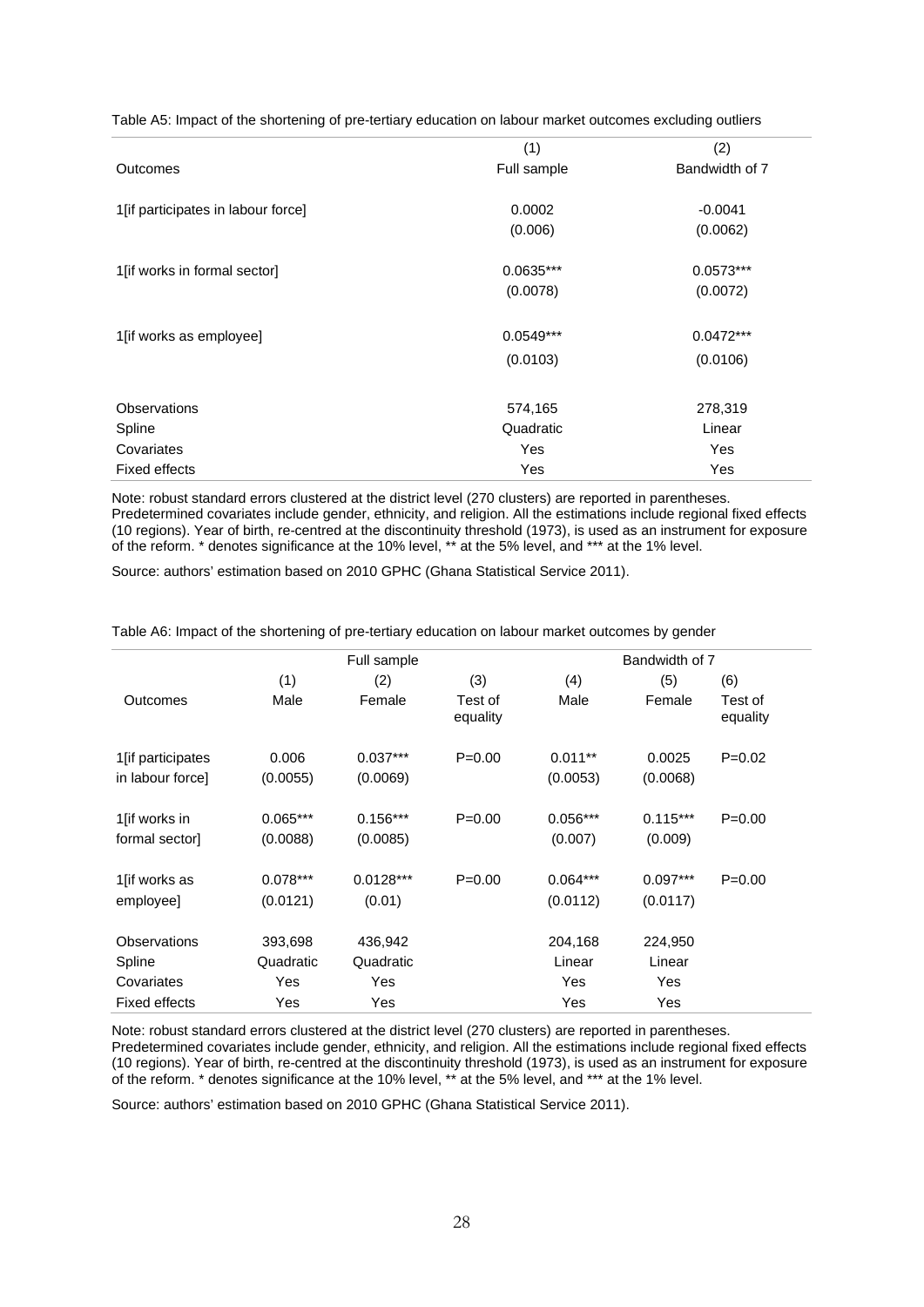|                                     | Clustering at birthyear |                | Multistage clustering |                |
|-------------------------------------|-------------------------|----------------|-----------------------|----------------|
|                                     | (1)                     | (2)            | (3)                   | (4)            |
| <b>Outcomes</b>                     | Full sample             | Bandwidth of 7 | Full sample           | Bandwidth of 7 |
| 1 [if participates in labour force] | 0.018                   | 0.0077         | 0.0184                | 0.0077         |
|                                     | (0.019)                 | (0.0067)       | (0.0166)              | (0.0059)       |
| 1 [if works in formal sector]       | $0.102**$               | $0.0824**$     | $0.102**$             | $0.0824**$     |
|                                     | (0.047)                 | (0.0405)       | (0.0436)              | (0.0351)       |
| 1 [if works as employee]            | $0.098**$               | $0.0780*$      | $0.0981**$            | $0.0780**$     |
|                                     | (0.049)                 | (0.0425)       | (0.0430)              | (0.0344)       |
| Observations                        | 830,640                 | 429,118        | 830,640               | 429,118        |
| Spline                              | Quadratic               | Linear         | Quadratic             | Linear         |
| Covariates                          | Yes                     | <b>Yes</b>     | Yes                   | Yes            |
| Fixed effects                       | Yes                     | Yes            | Yes                   | Yes            |

Table A7: Impact of the shortening of pre-tertiary education on labour market outcomes using multistage clustering and clustering at the birthyear

Note: robust standard errors clustered at the district level (270 clusters) are reported in parentheses. Predetermined covariates include gender, ethnicity, and religion. All the estimations include regional fixed effects (10 regions). Year of birth, re-centred at the discontinuity threshold (1973), is used as an instrument for exposure of the reform. \* denotes significance at the 10% level, \*\* at the 5% level, and \*\*\* at the 1% level.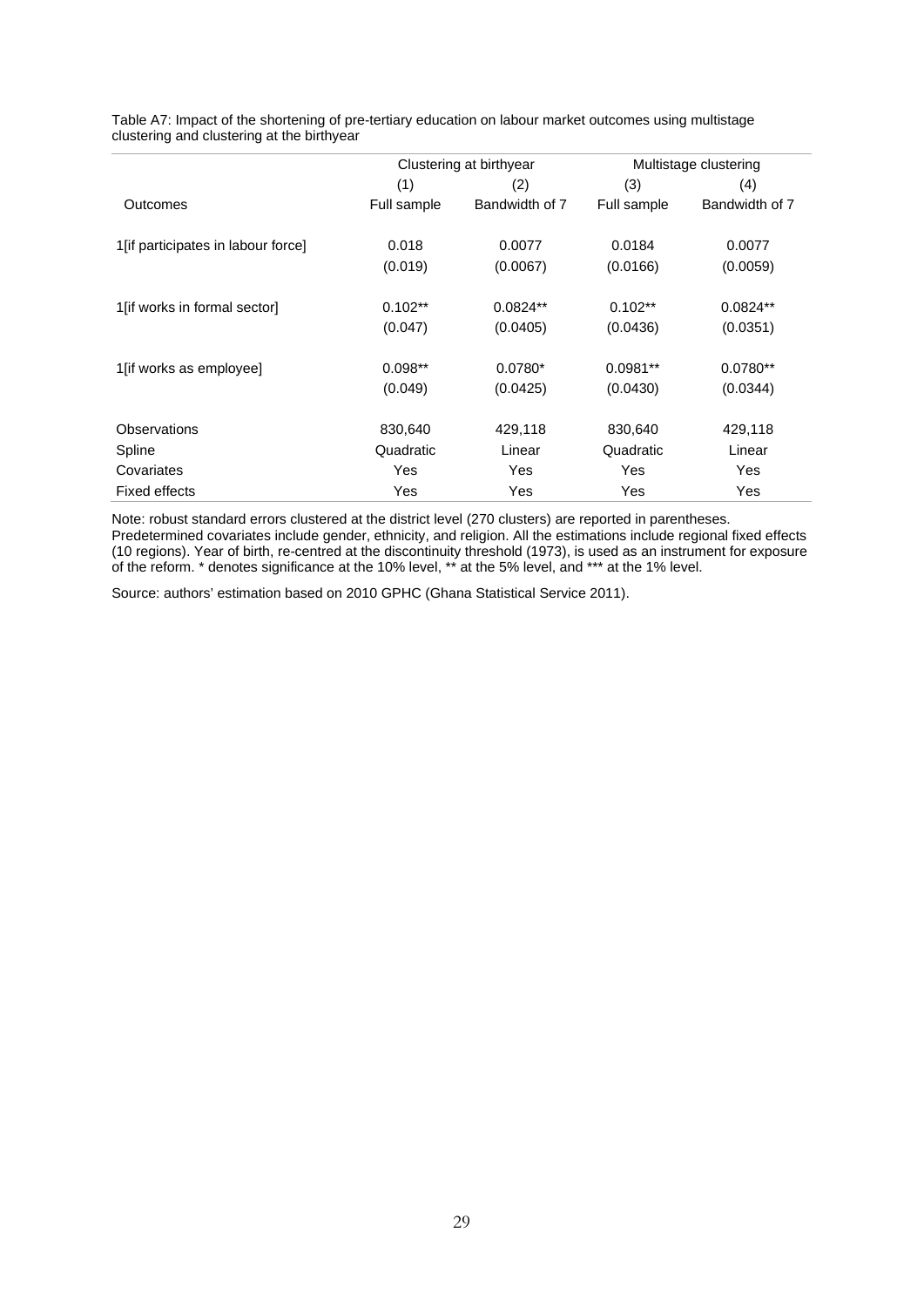## **Figures**



Figure A1: Proportion of individual out of school for each age group of the population

Source: authors' computation based on GLSS 5, 2005–06 (Ghana Statistical Service 2016).



Figure A2: Average age of attending primary one for women and both men and wome

Note: short dashed and continuous lines represent the age of entering primary school for women and men, respectively.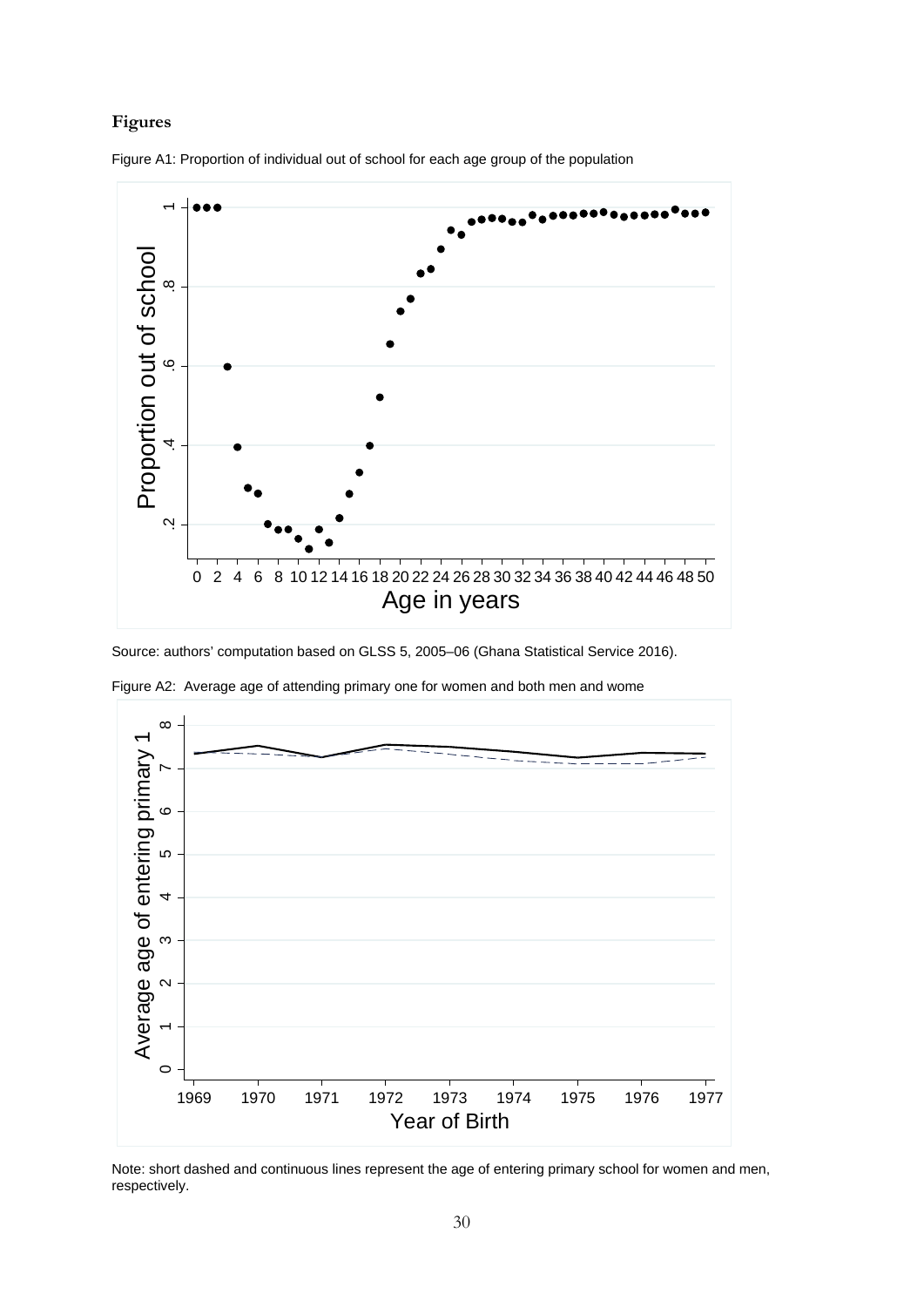Source: authors' computation based on GLSS 6, 2012–13 (Ghana Statistical Service 2014).